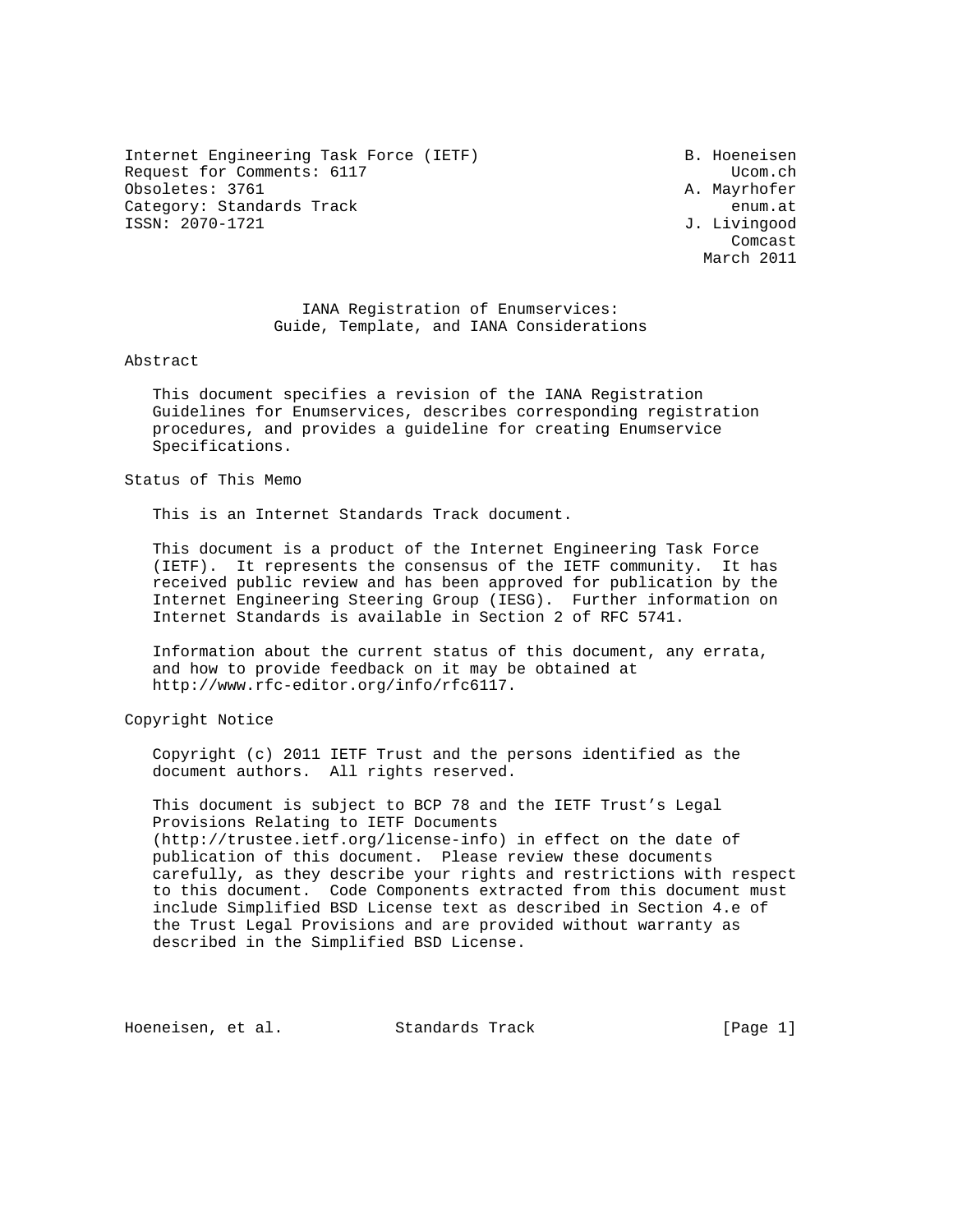This document may contain material from IETF Documents or IETF Contributions published or made publicly available before November 10, 2008. The person(s) controlling the copyright in some of this material may not have granted the IETF Trust the right to allow modifications of such material outside the IETF Standards Process. Without obtaining an adequate license from the person(s) controlling the copyright in such materials, this document may not be modified outside the IETF Standards Process, and derivative works of it may not be created outside the IETF Standards Process, except to format it for publication as an RFC or to translate it into languages other than English.

## Table of Contents

| 1.                                                                           |  |  | 4               |
|------------------------------------------------------------------------------|--|--|-----------------|
| 2.<br>Terminology                                                            |  |  |                 |
| Registration Requirements 5<br>3.                                            |  |  |                 |
| Functionality Requirements<br>3.1.                                           |  |  | 5               |
|                                                                              |  |  | 5               |
|                                                                              |  |  | $\overline{6}$  |
| 3.4. Publication Requirements                                                |  |  | $7\phantom{.0}$ |
| Enumservice Creation Cookbook<br>4.                                          |  |  | $7\overline{ }$ |
| General Enumservice Considerations 7<br>4.1.                                 |  |  |                 |
| 4.2. Classification, Type and Subtype 9                                      |  |  |                 |
| 4.2.1. General Type/Subtype Considerations 9                                 |  |  |                 |
| 4.2.2. Protocol-Based Enumservices Class 10                                  |  |  |                 |
| 4.2.3. Application-Based Enumservice Classes 10                              |  |  |                 |
| 4.2.4. Data Type-Based Enumservice Class 12                                  |  |  |                 |
| 4.2.5. Other Enumservice 13                                                  |  |  |                 |
| Required Sections and Information 13<br>5.                                   |  |  |                 |
| 5.1. Introduction (REQUIRED) 13                                              |  |  |                 |
| 5.2. IANA Registration (REQUIRED) 13                                         |  |  |                 |
| 5.2.1. Enumservice Class ( <class>) 13</class>                               |  |  |                 |
| Enumservice Type $(\langle \text{type}\rangle)$ 14<br>5.2.2.                 |  |  |                 |
| 5.2.3. Enumservice Subtype ( <subtype>) 14</subtype>                         |  |  |                 |
| URI Scheme $(s)$ ( <urischeme>) 15<br/>5.2.4.</urischeme>                    |  |  |                 |
| Functional Specification ( <functionalspec>) 15<br/>5.2.5.</functionalspec>  |  |  |                 |
| Security Considerations ( <security>) 15<br/>5.2.6.</security>               |  |  |                 |
| Intended Usage ( <usage>) 16<br/>5.2.7.</usage>                              |  |  |                 |
| 5.2.8. Enumservice Specification ( <registrationdocs>) 16</registrationdocs> |  |  |                 |
| 5.2.9. Requesters ( <requesters>) 17</requesters>                            |  |  |                 |
| 5.2.10. Further Information ( <additionalinfo>) 17</additionalinfo>          |  |  |                 |
| 5.3.<br>Examples (REQUIRED) 18                                               |  |  |                 |
| Implementation Recommendations / Notes (OPTIONAL) 18<br>5.4.                 |  |  |                 |
| DNS Considerations (REQUIRED) 18<br>5.5.                                     |  |  |                 |
| Security Considerations (REQUIRED) 19<br>5.6.                                |  |  |                 |
| IANA Considerations (REQUIRED) 20<br>5.7.                                    |  |  |                 |
| Other Sections (OPTIONAL) 20<br>5.8.                                         |  |  |                 |
|                                                                              |  |  |                 |

Hoeneisen, et al. Standards Track [Page 2]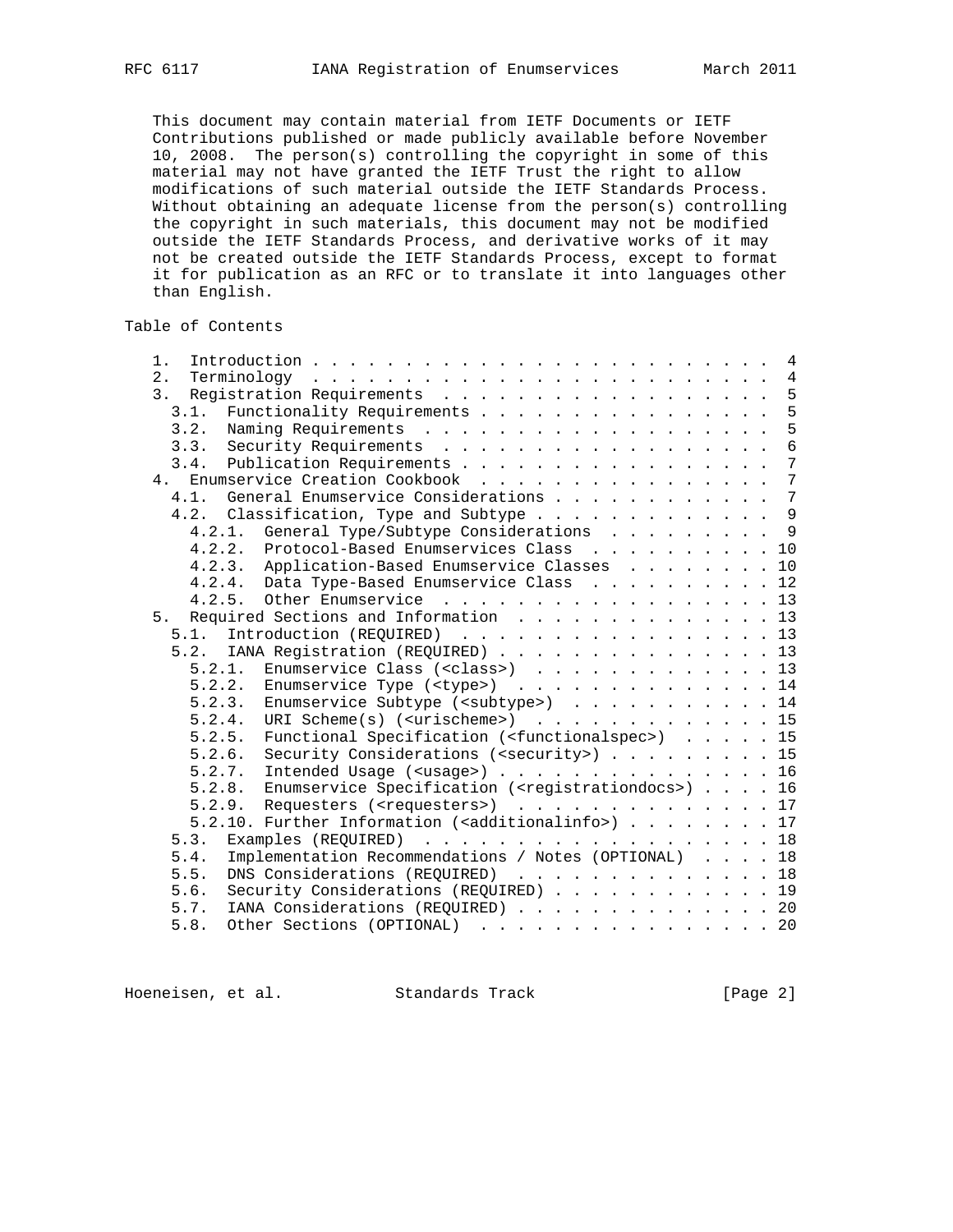| The Process of Registering New Enumservices 21<br>6.            |  |  |
|-----------------------------------------------------------------|--|--|
| Step 1: Read This Document in Detail 22<br>6.1.                 |  |  |
| Step 2: Write and Submit Registration Document 22<br>6.2.       |  |  |
| Step 3: Request Comments From the IETF Community 23<br>6.3.     |  |  |
| 6.3.1. Outcome 1: No Changes Needed 23                          |  |  |
| 6.3.2. Outcome 2: Changes, But No Further Comments              |  |  |
|                                                                 |  |  |
| 6.3.3. Outcome 3: Changes and Further Comments Requested 23     |  |  |
| 6.4. Step 4: Submit Registration Document to IANA 24            |  |  |
| Step 5: Expert Review 24<br>6.5.                                |  |  |
| Outcome 1: Experts Approve the Registration<br>6.5.1.           |  |  |
|                                                                 |  |  |
|                                                                 |  |  |
|                                                                 |  |  |
| 6.5.3. Outcome 3: Experts Reject the Registration Document . 25 |  |  |
| Step 6: Publication of the Registration Document 25<br>6.6.     |  |  |
| Step 7: Adding Enumservice to the IANA Registry 25<br>6.7.      |  |  |
|                                                                 |  |  |
| Expert Selection Process 26<br>7.1.                             |  |  |
| 7.2.                                                            |  |  |
|                                                                 |  |  |
| Revision of Existing Enumservice Specifications 27<br>8.        |  |  |
| 9. Extension of Existing Enumservice Specifications 27          |  |  |
| 10. Security Considerations 28                                  |  |  |
| 10.1. Considerations Regarding This Document 28                 |  |  |
| 10.2. Enumservice Security Considerations Guideline 28          |  |  |
|                                                                 |  |  |
|                                                                 |  |  |
| 11.2. Registration Template (XML chunk) 28                      |  |  |
|                                                                 |  |  |
|                                                                 |  |  |
|                                                                 |  |  |
| 11.5. Expert Review Procedure 30                                |  |  |
| 11.6. Registration Procedure 30                                 |  |  |
| 11.6.1. Published as an RFC $\ldots$ 31                         |  |  |
| 11.6.2. Published as a Non-RFC 31                               |  |  |
|                                                                 |  |  |
|                                                                 |  |  |
|                                                                 |  |  |
|                                                                 |  |  |
|                                                                 |  |  |
| 13.2. Informative References 34                                 |  |  |
| Appendix A. IANA Registration Template Examples 36              |  |  |
| Appendix B. Changes from RFC 3761 39                            |  |  |
|                                                                 |  |  |

Hoeneisen, et al. Standards Track [Page 3]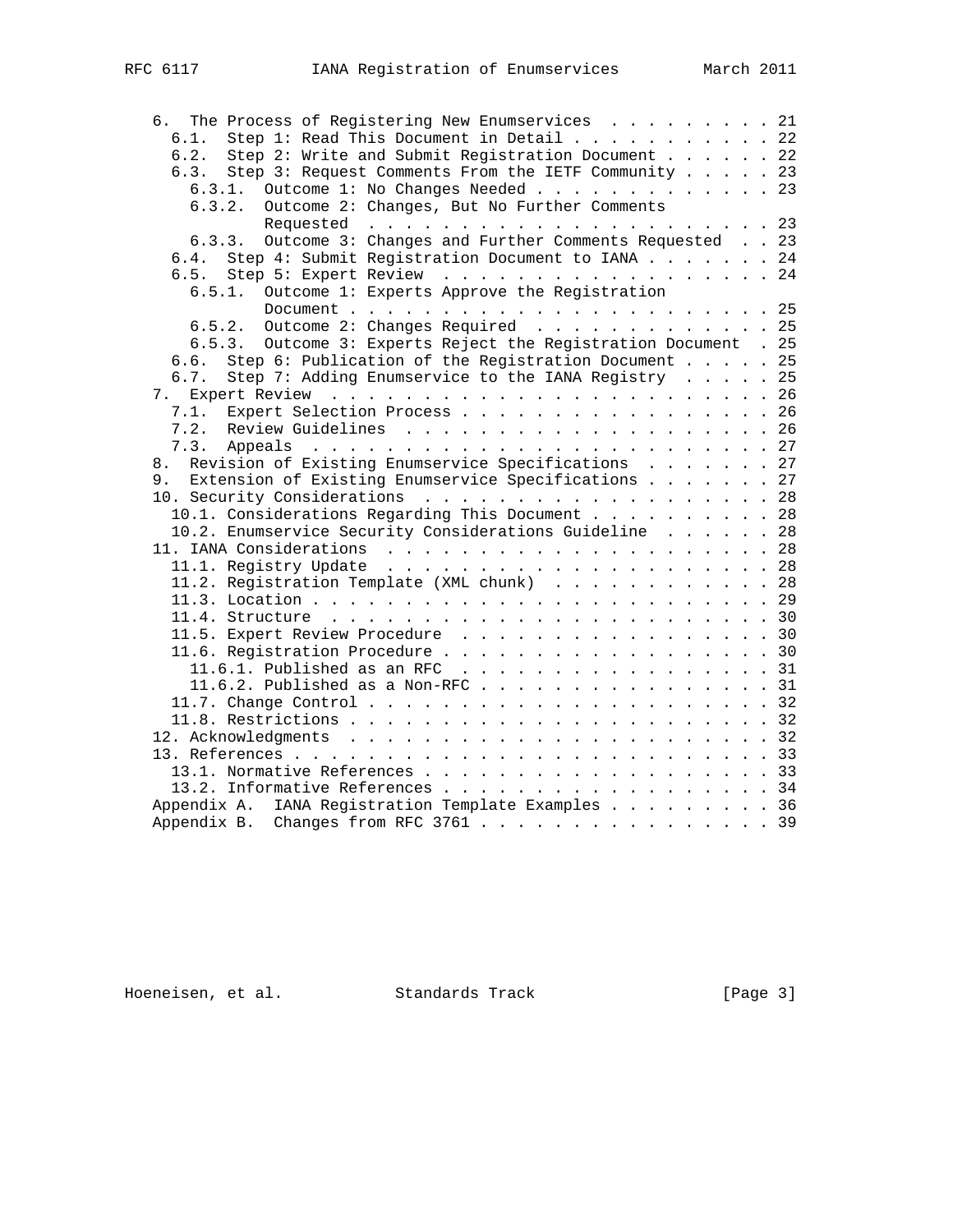## 1. Introduction

 E.164 Number Mapping (ENUM) [RFC6116] provides an identifier mapping mechanism to map E.164 numbers [ITU.E164.2005] to Uniform Resource Identifiers (URIs) [RFC3986] using the Domain Name System (DNS) [RFC1035]. One of the primary concepts of ENUM is the definition of "Enumservices", which allows for providing different URIs for different applications of said mapping mechanism.

 This document specifies a revision of the IANA registry for Enumservices, which was originally described in [RFC3761]. This document obsoletes Section 3 of RFC 3761 while RFC 6116 obsoletes RFC 3761.

 The new registration processes, which are detailed in Section 6, have been specifically designed to be decoupled from the existence of the ENUM working group. Compared to RFC 3761, the main changes are as follows:

- o For an Enumservice to be inserted to the IANA registry, "Specification Required", which implies the use of a Designated Expert, according to "Guidelines for Writing an IANA Considerations Section in RFCs" [RFC5226], are now sufficient.
- o The IANA Registration Template has been supplemented with elements for "Enumservice Class" and "Enumservice Specification".

 The IETF's ENUM Working Group has encountered an unnecessary amount of variation in the format of Enumservice Specifications. The ENUM Working Group's view of what particular information is required and/or recommended has also evolved, and capturing these best current practices is helpful in both the creation of new Enumservice Specifications, as well as the revision or refinement of existing Enumservice Specifications.

2. Terminology

 The key words "MUST", "MUST NOT", "REQUIRED", "SHALL", "SHALL NOT", "SHOULD", "SHOULD NOT", "RECOMMENDED", "MAY", and "OPTIONAL" in this document are to be interpreted as described in [RFC2119].

For the purpose of this document:

 o "Registration Document" refers to a draft specification that defines an Enumservice and proposes its registration following the procedures outlined herein.

Hoeneisen, et al. Standards Track [Page 4]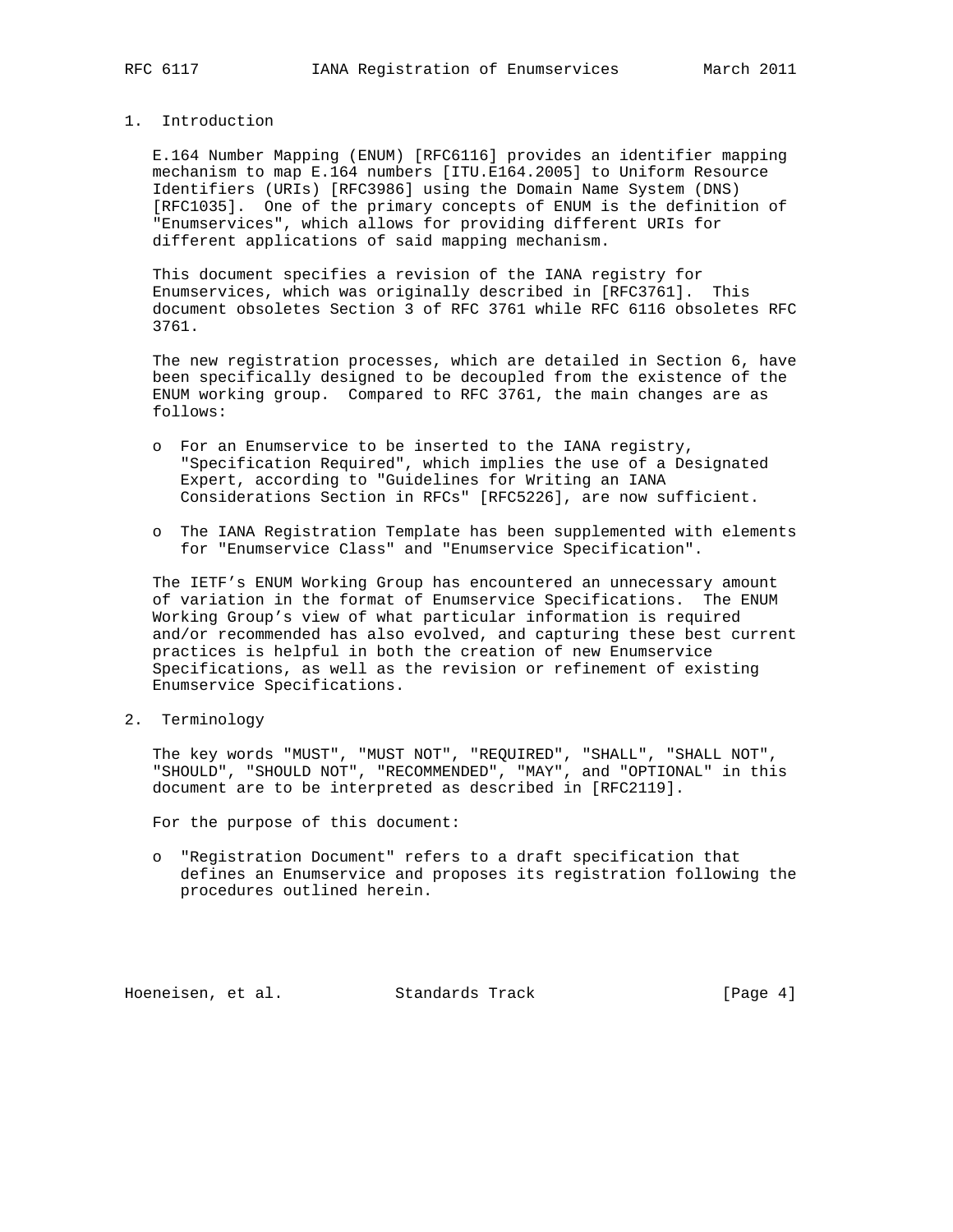- o "Enumservice Specification" refers to a Registration Document that has been approved by the experts and published according to "Specification Required" as defined in [RFC5226].
- 3. Registration Requirements

 As specified in the Augmented Backus-Naur Form (ABNF, [RFC5234]) found in Section 3.4.3 of [RFC6116], an Enumservice is made up of Types and Subtypes. For any given Type, the allowable Subtypes (if any) must be defined in the Enumservice Specification. There is currently no concept of a registered Subtype outside the scope of a given Type.

 While the combination of each Type and all of its Subtypes constitutes the allowed values for the "Enumservice" field, it is not sufficient to just list their allowed values. To allow for interoperability, a complete Enumservice Specification MUST document the semantics of the Type and Subtype values to be registered, and MUST contain all sections listed in Section 5 of this document.

 Furthermore, in order for an Enumservice to be registered, the entire Registration Document requires approval by the experts according to "Specification Required", which implies the use of a Designated Expert, as set out in "Guidelines for Writing an IANA Considerations Section in RFCs" [RFC5226] and Section 7.2 of this document.

 All Enumservice Specifications are expected to conform also to various requirements laid out in the following sections.

3.1. Functionality Requirements

 A registered Enumservice must be able to function as a selection mechanism for choosing one Naming Authority Pointer (NAPTR) [RFC3403] DNS Resource Record (RR) from a set of such RRs. That means the Enumservice Specification MUST define how to use the NAPTR RR and the URI(s) the NAPTR RR resolves to.

 Specifically, a registered Enumservice MUST specify the URI Scheme(s) that may be used for the Enumservice, and, when needed, other information that will have to be transferred into the URI resolution process itself.

3.2. Naming Requirements

 The name of an Enumservice MUST be unique in order to be useful as a selection criteria:

o The Type MUST be unique.

Hoeneisen, et al. Standards Track [Page 5]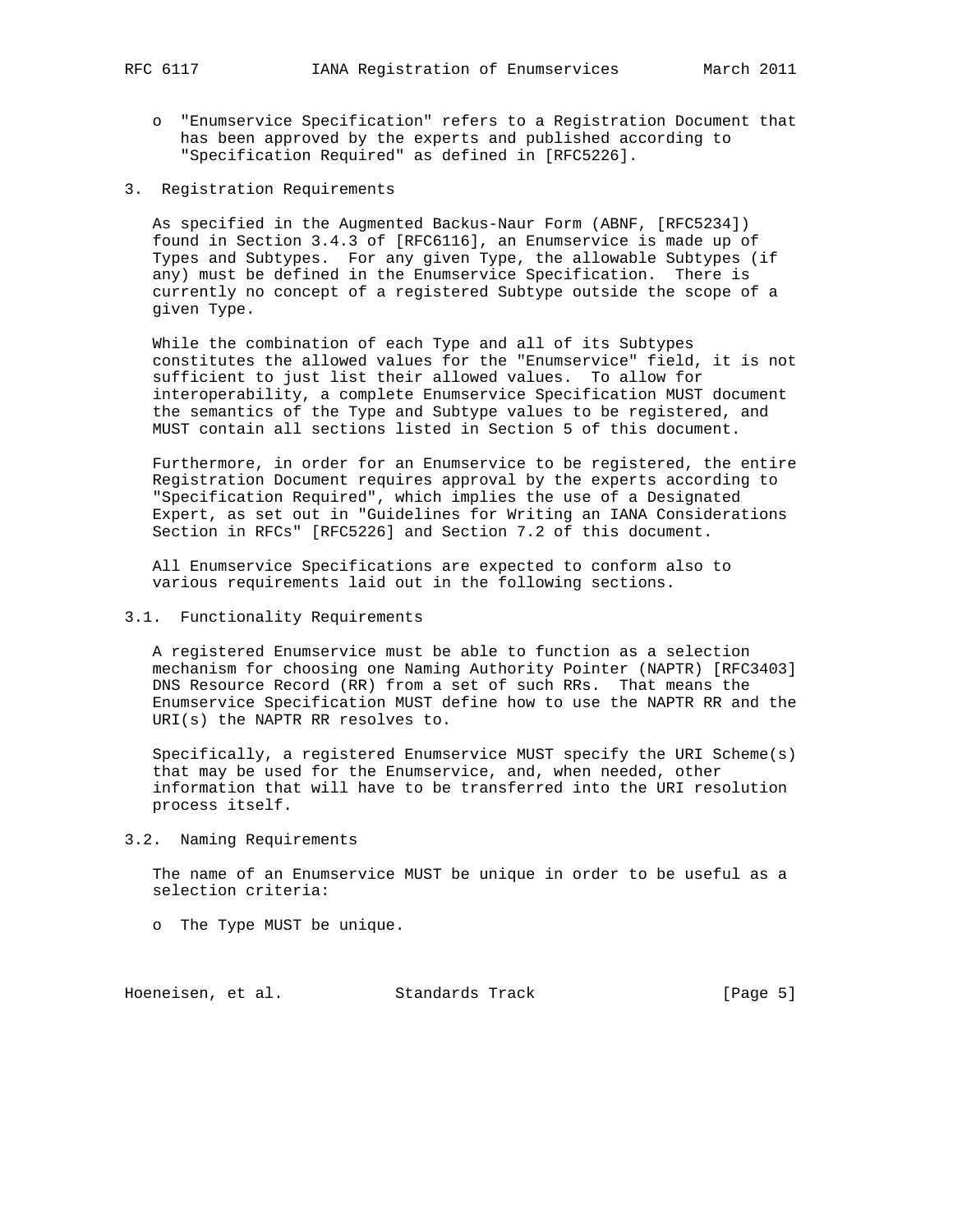- - o The Subtype (being dependent on the Type) MUST be unique within a given Type.

 Types and Subtypes MUST conform to the ABNF specified in Section 3.4.3 of [RFC6116].

 The ABNF specified in Section 3.4.3 of [RFC6116] allows the "-" (dash) character for Types and Subtypes. To avoid confusion with possible future prefixes, a "-" MUST NOT be used as the first nor as the second character of a Type nor a Subtype. Furthermore, a "-" MUST NOT be used as the last character of a Type nor a Subtype. In addition, Types and Subtypes are case insensitive and SHOULD be specified in lowercase letters.

 Note: The legacy IANA registry of Enumservices contains Type and Subtype strings with uppercase letters. Implementors could be tempted to refuse handling uppercase Type or Subtype strings, which could negatively affect interoperability.

 To avoid confusion with Enumservice fields using a deprecated (obsolete) syntax, Type and Subtype MUST NOT start with the string "e2u".

 The Subtype for one Type MAY have the same identifier as a Subtype for another Type, but it is not sufficient to simply reference another Type's Subtype. The functionality of each Subtype MUST be fully specified in the context of the Type being registered.

Section 4 contains further naming requirements.

3.3. Security Requirements

 An analysis of security issues is REQUIRED for all registered Enumservices. (This is in accordance with the basic requirements for all IETF protocols.)

 All descriptions of security issues MUST be as accurate and extensive as feasible. In particular, a statement that there are "no security issues associated with this Enumservice" must not be confused with "the security issues associated with this Enumservice have not been assessed".

 There is no requirement that an Enumservice must be completely free of security risks. Nevertheless, all known security risks MUST be identified in an Enumservice Specification.

 Some of the issues to be looked at in a security analysis of an Enumservice are:

Hoeneisen, et al. Standards Track [Page 6]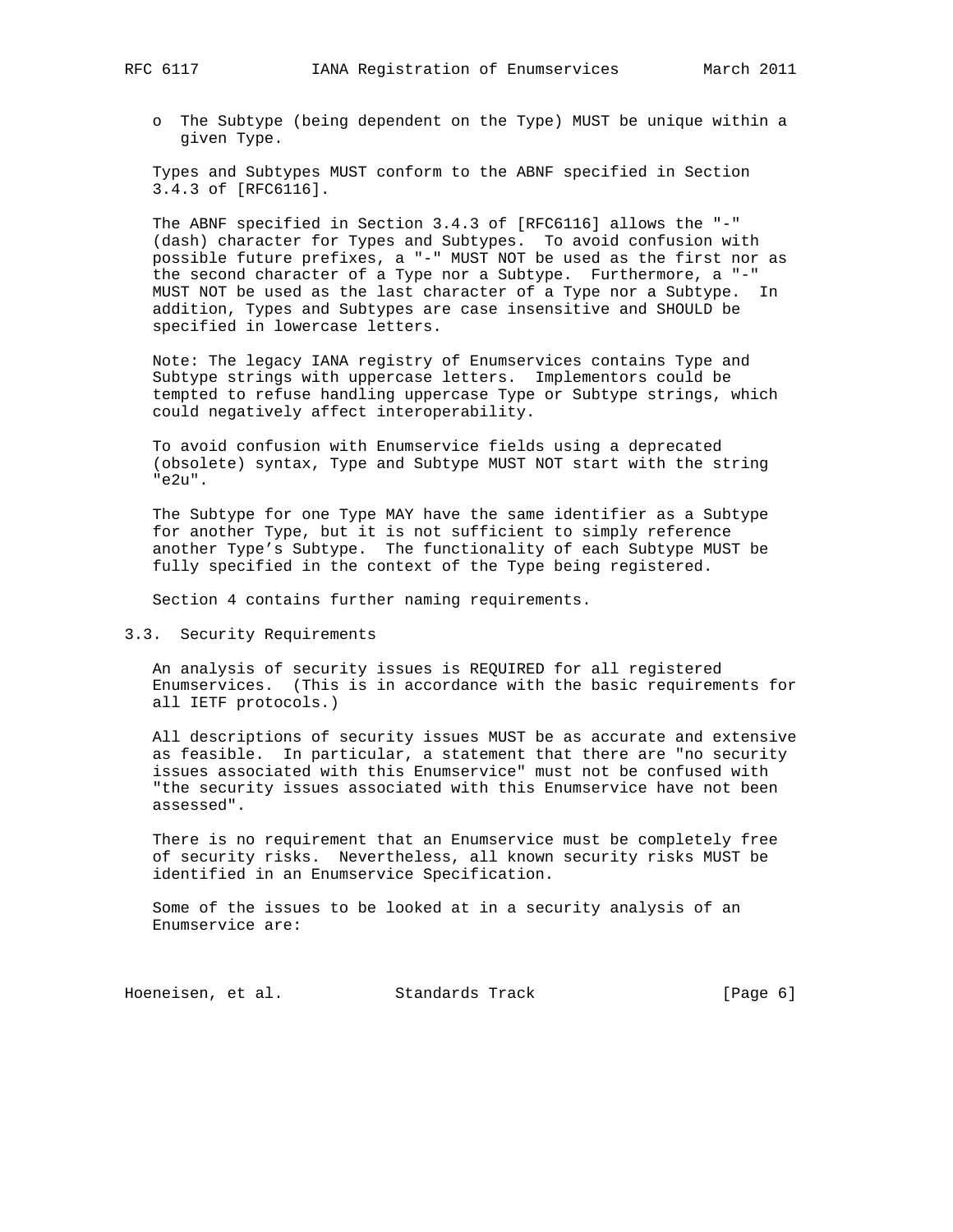- 1. Complex Enumservices may include provisions for directives that institute actions on a user's resources. In many cases provision can be made to specify arbitrary actions in an unrestricted fashion which may then have devastating results (especially if there is a risk for a new ENUM look-up, and because of that an infinite loop in the overall resolution process of the E.164 number).
- 2. Complex Enumservices may include provisions for directives that institute actions which, while not directly harmful, may result in disclosure of information that either facilitates a subsequent attack or else violates the users' privacy in some way.
- 3. An Enumservice might be targeted for applications that require some sort of security assurance but do not provide the necessary security mechanisms themselves. For example, an Enumservice could be defined for storage of confidential security services information such as alarm systems or message service passcodes, which in turn require an external confidentiality service.
- 3.4. Publication Requirements

 Enumservices Specifications MUST be published according to the requirements for "Specification Required" set out in "Guidelines for Writing an IANA Considerations Section in RFCs" [RFC5226]. RFCs fulfill these requirements. Therefore, it is strongly RECOMMENDED to publish Enumservice Specifications as RFCs.

 In case the Enumservice Specification is not published as an RFC, sufficient information that allows unique identification of the Enumservice Specification MUST be provided.

- 4. Enumservice Creation Cookbook
- 4.1. General Enumservice Considerations

 ENUM is an extremely flexible identifier mapping mechanism, using E.164 (phone) numbers as input identifiers, and returning URIs as output identifiers. Because of this flexibility, almost every use case for ENUM could be implemented in several ways.

 Section 2 of "Guidelines for Writing an IANA Considerations Section in RFCs" [RFC5226] provides motivation for why management of a namespace might be necessary. Even though the namespace for Enumservices is rather large (up to 32 alphanumeric characters), there are reasons to manage this in accordance with Section 2 of [RFC5226]. The following is a list of motivations applying to Enumservices:

Hoeneisen, et al. Standards Track [Page 7]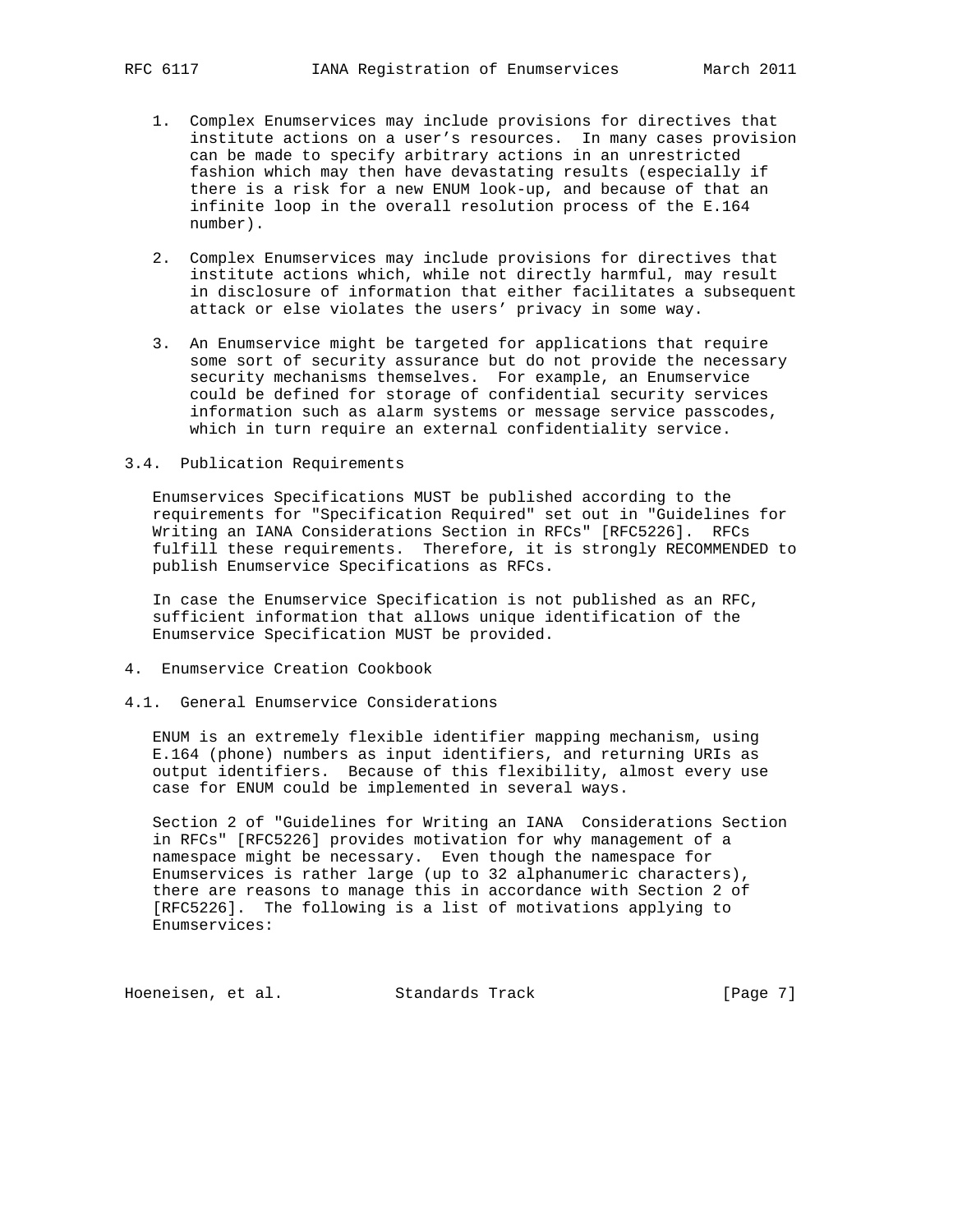- o Prevent hoarding or wasting of values: Enumservice Types are not an opaque identifier to prevent collisions in the namespace, but rather identify the use of a certain technology in the context of ENUM. Service Types might also be displayed to end users in implementations, so meaningful Type strings having a clear relation to the protocols and applications used are strongly RECOMMENDED. Therefore, preventing hoarding, wasting, or "hijacking" of Enumservice Type strings is important.
- o Sanity check to ensure sensible or necessary requests: This applies to Enumservices, since especially various Enumservices for the same purpose would reduce the chance of successful interoperability, and unnecessarily increase confusion among implementers.
- o Delegation of namespace portions: Theoretically, the Type and/or Subtype structure of Enumservices would allow for delegations of Type values, and self-supporting management of Subtype values by a delegate within the Type value. Such delegates could, for example, be other standardization bodies. However, this would require clear policies regarding publication and use of such Subtypes. Delegation of Enumservice namespace portions is therefore currently not supported.
- o Interoperability: Since the benefit of an Enumservice rises with the number of supporting clients, the registration and use of several services for a similar or identical purpose clearly reduces interoperability. Operational circumstances suggest to keep the space occupied by all services published in the NAPTR RRSet at any owner in the e164.arpa domain bounded. Registration of nearly identical services and subsequent competing or parallel use could easily increase the DNS operational complexity.

 Generally, before commencing work on a new Enumservice registration, the following should be considered:

- o Is there an existing Enumservice that could fulfill the desired functionality without overloading it? Check the IANA Enumservice Registry at <http://www.iana.org/assignments/enum-services>.
- o Is there work in progress, or previous work, on a similar Enumservice? Check the <enum@ietf.org> mailing list archives at <http://www.ietf.org/mail-archive/web/enum/index.html>, and search the Internet-Drafts Archive at <http://tools.ietf.org/>. Some Internet-Drafts may have expired and no longer be available in the Internet-Drafts Archive, or some work on Enumservices may have been considered outside the IETF; therefore, we also recommend a web search.

Hoeneisen, et al. Standards Track [Page 8]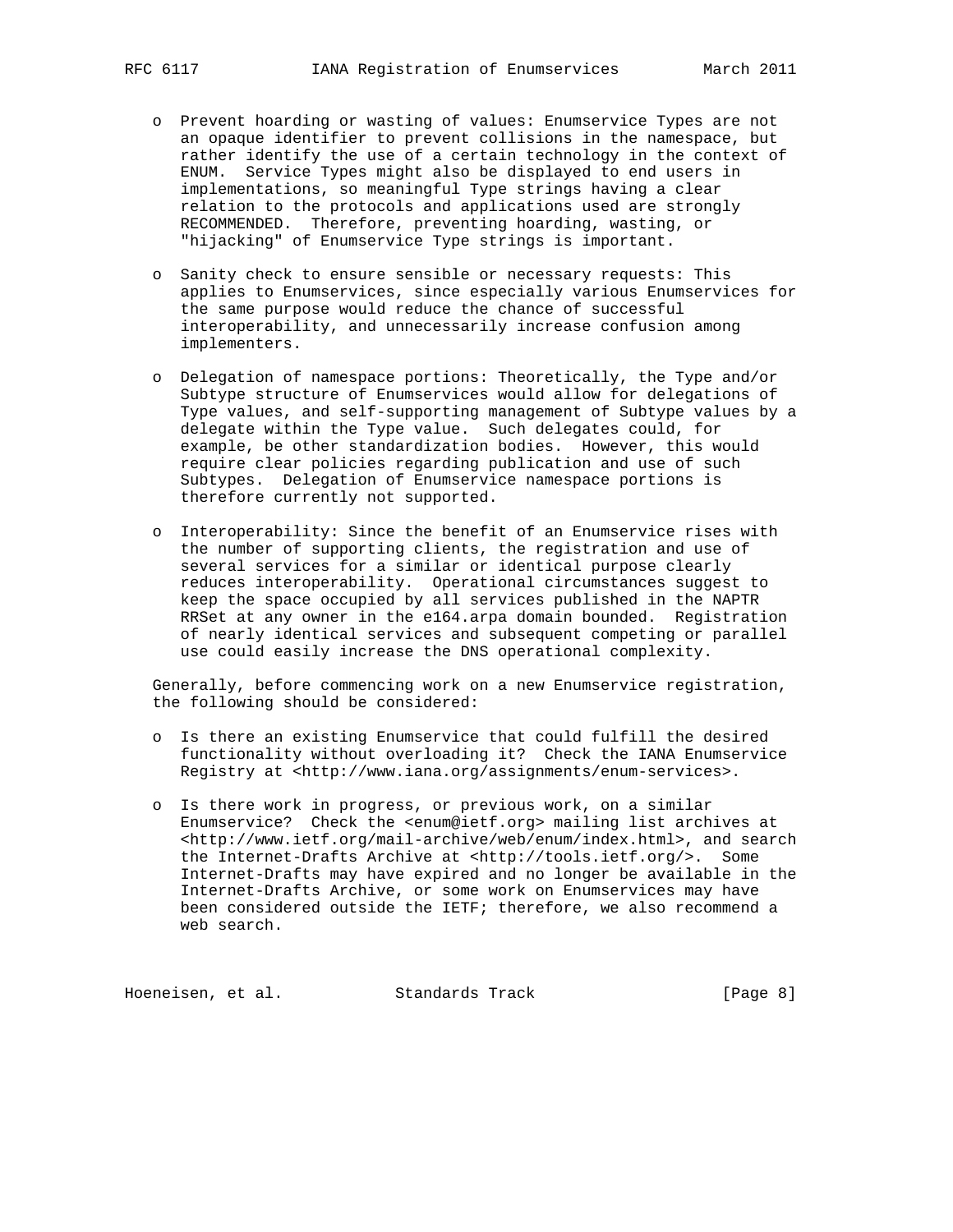- o Section 4.2 provides three general categories for Enumservice classification. In some cases, there might be several options for designing an Enumservice. For example, a mapping service using HTTP could be considered a "protocol Type" Enumservice (using HTTP as the protocol), while it could also be viewed as an "application Type" Enumservice, with the application providing access to mapping services. In such a case where several options are available, defining use cases before commencing work on the Enumservice itself might be useful before making a decision on which aspect of the Enumservice is more important.
- 4.2. Classification, Type and Subtype

 Because of their flexibility, Enumservices can be and are used in a lot of different ways. This section contains a classification of Enumservices, and provides guidance for choosing suitable Type and Subtype strings for each individual Enumservice Class.

 The Classification of each Enumservice MUST be listed in the Registration Document (see Section 5.2). If the Enumservice cannot be assigned to one of the classes outlined below, the Registration Document MUST contain a section on the difficulties encountered while trying to classify the service to help the experts in their decision.

4.2.1. General Type/Subtype Considerations

 To avoid confusion, the name of a URI Scheme MUST NOT be used as a Type string for an Enumservice that is not specifically about the respective protocol or URI Scheme. For example, the Type string "imap" would be inadequate for use in an Enumservice about "Internet mapping" services, because it corresponds to an existing URI Scheme / protocol for something different.

 If Subtypes are defined, the minimum number SHOULD be two (including the empty Subtype, if defined). The choice of just one possible Subtype for a given Type does not add any information when selecting an ENUM record, and hence can be left out completely. However, potential future expansion of a Type towards several Subtypes may justify the use of Subtypes, even in the case that just one is currently defined, as noted in Section 9.

 It is perfectly legal under a certain Type to mix the Enumservice without a Subtype (empty Subtype) with Enumservices containing a Subtype. In that case, however, the Enumservice with an empty Subtype SHOULD be specified to reflect the base service, while the other Enumservices SHOULD be specified to reflect variants.

Hoeneisen, et al. Standards Track [Page 9]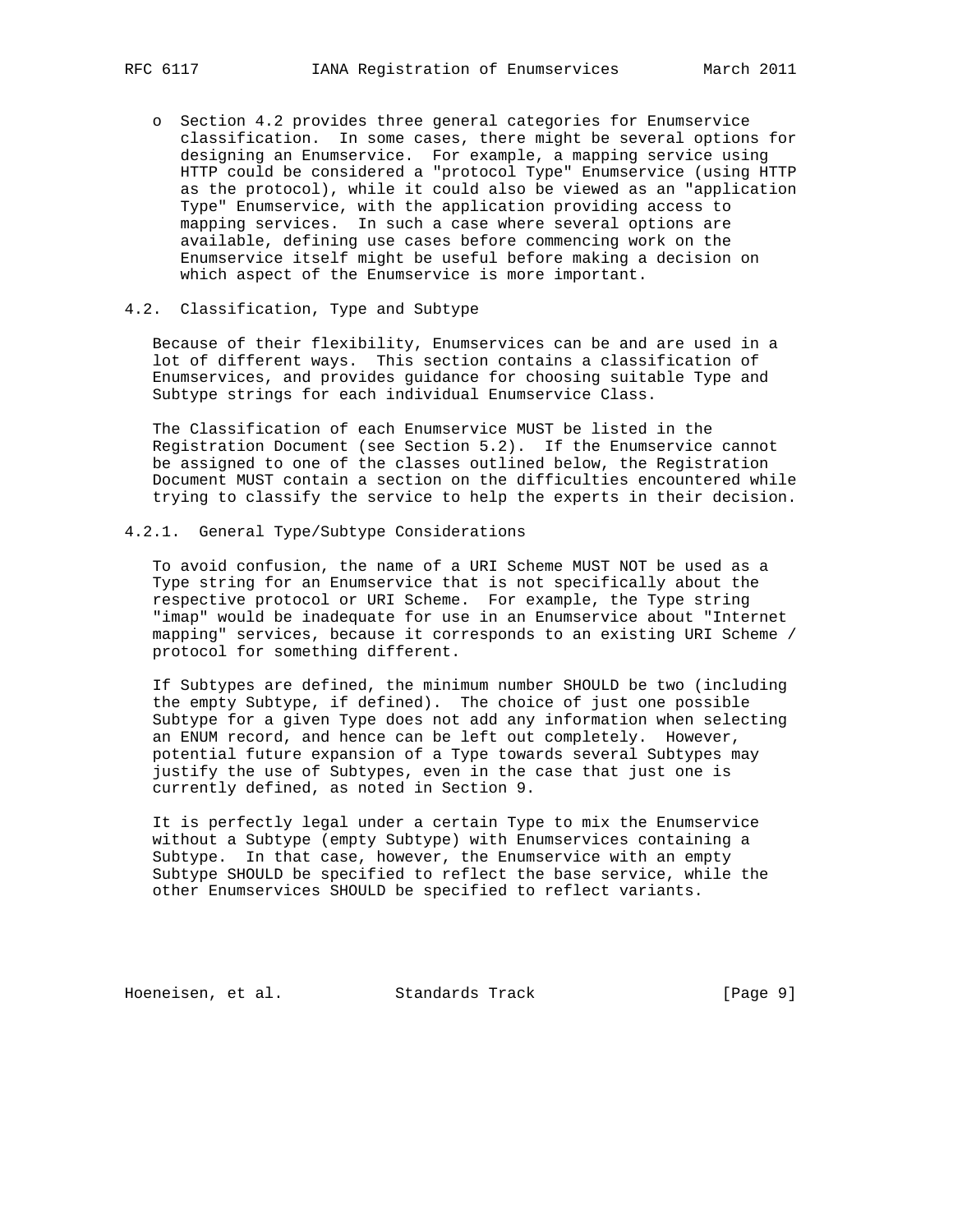4.2.2. Protocol-Based Enumservices Class

 Such an Enumservice indicates that an interaction using the named protocol will result for use of this NAPTR. The expected behavior of a system using this Enumservice MUST be clear from the protocol.

 A good indication that an Enumservice belongs to this Class is the fact that a client does not need to understand the actual application to make use of an instance of this Enumservice.

 Examples of such Enumservices include "xmpp" [RFC4979] and "sip" [RFC3764].

4.2.2.1. Protocol-Based Enumservice "Type" Strings

 A protocol-based Enumservice SHOULD use the lowercase name of the protocol as its Type string. Names as registered in the IANA Port Number Registry (<http://www.iana.org/assignments/port-numbers>, defined in Section 8 and 9 of [RFC2780]) are preferred.

4.2.2.2. Protocol-Based Enumservice "Subtype" Strings

 Where there is a single URI Scheme associated with this protocol, a Subtype SHOULD NOT be specified for the Enumservice.

 Where there are a number of different URI Schemes associated with this protocol, the Enumservice Specification MAY use the empty Subtype for all URI Schemes that it specifies as mandatory to implement. For each URI Scheme that is not mandatory to implement, a distinct Subtype string MUST be used.

 If Subtypes are defined, it is RECOMMENDED to use the URI Scheme name as the Subtype string.

4.2.3. Application-Based Enumservice Classes

 Application-based Enumservices are used when the kind of service intended is not fully defined by a protocol specification. There are three cases here:

o Common Application Enumservice:

 The application reflects a kind of interaction that can be realized by different protocols, but where the intent of the publisher is the same. From a user's perspective, there is a common kind of interaction -- how that interaction is implemented is not important. The Enumservice Specification MUST describe the interaction and expected behavior in enough detail that an

Hoeneisen, et al. Standards Track [Page 10]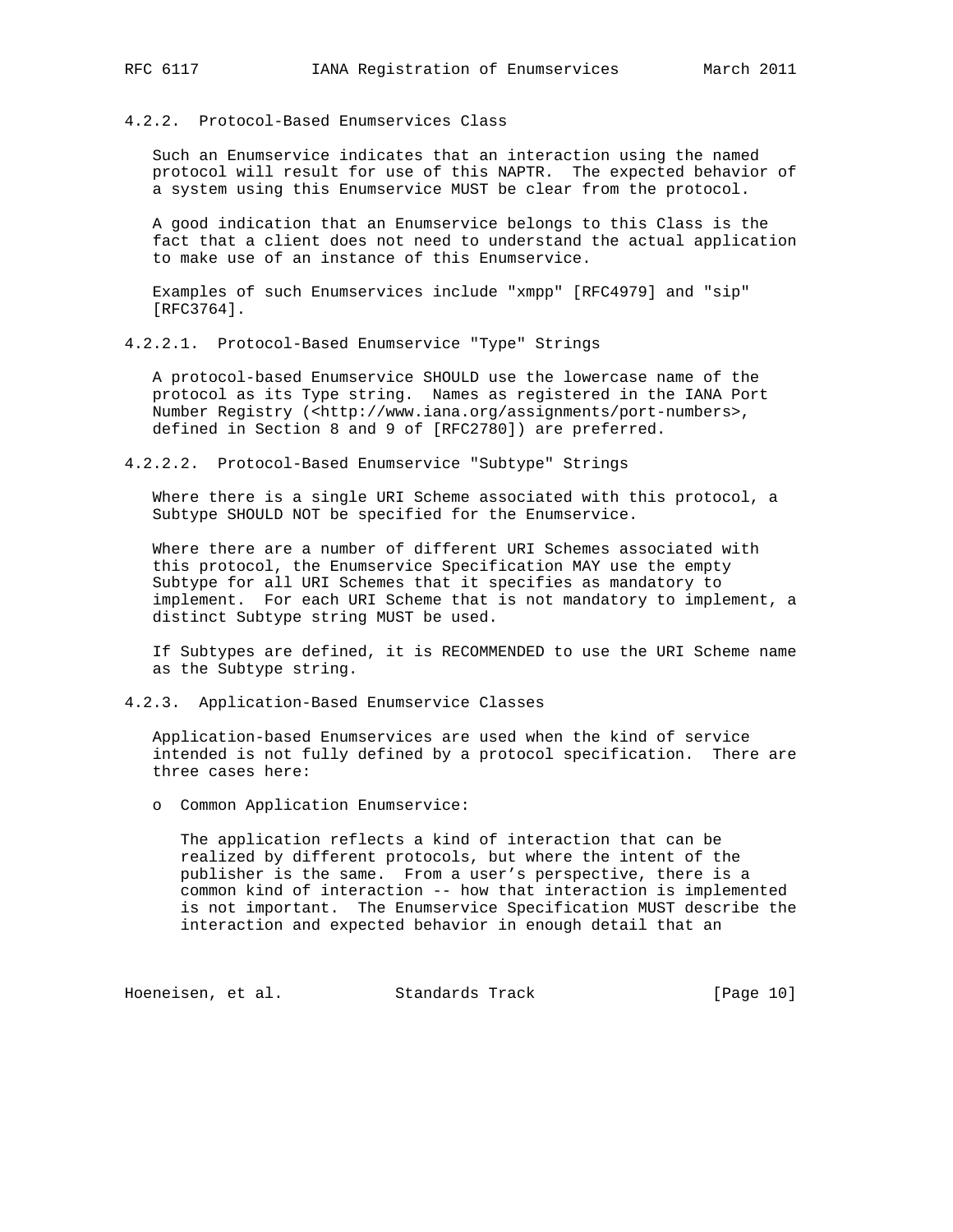implementation can decide if this activity is one in which it can engage. However, it is RECOMMENDED that the Enumservice be defined in a way that will allow others to use it at a later date. An Enumservice that defines a generalized application is preferred to one that has narrow use.

 An example of this flavor of Enumservice is email. Whilst this might appear to be a "pure" protocol scheme, it is not. The URI Scheme is 'mailto', and it does not identify the protocol used to offer or retrieve emails by the sender or the recipient.

 Another example is the Short Messaging Service (SMS), where the existence of such an Enumservice indicates that the publishing entity is capable of engaging in sending or receiving a message according to the SMS specifications. The underlying protocol used and the URI Scheme for the addressable end point can differ, but the "user visible" interaction of sending and receiving an SMS is similar.

o Subset Enumservice:

 The application interaction reflects a subset of the interactions possible by use of a protocol. Use of this Enumservice indicates that some options available by use of the protocol will not be accepted or are not possible in this case. Any such Enumservice Specification MUST define the options available by use of this NAPTR in enough detail that an implementation can decide whether or not it can use this Enumservice. Examples of this kind of Enumservice are "voice:tel" and "fax:tel". In both cases, the URI holds a telephone number. However, the essential feature of these Enumservices is that the telephone number is capable of receiving a voice call or of receiving a Facsimile transmission, respectively. These form subsets of the interactions capable of using the telephone number, and so have their own Enumservices. These allow an end point to decide if it has the appropriate capability to engage in the advertised user service (a voice call or sending a fax) rather than just being capable of making a connection to such a destination address. This is especially important where there is no underlying mechanism within the protocol to negotiate a different kind of user interaction.

o Ancillary Application Enumservice

 Another variant on this is the Ancillary Application. This is one in which further processing (potentially using a number of different protocols or methods) is the intended result of using this Enumservice. An example of this kind of application is the "pstn:tel" Enumservice. This indicates that the NAPTR holds

Hoeneisen, et al. Standards Track [Page 11]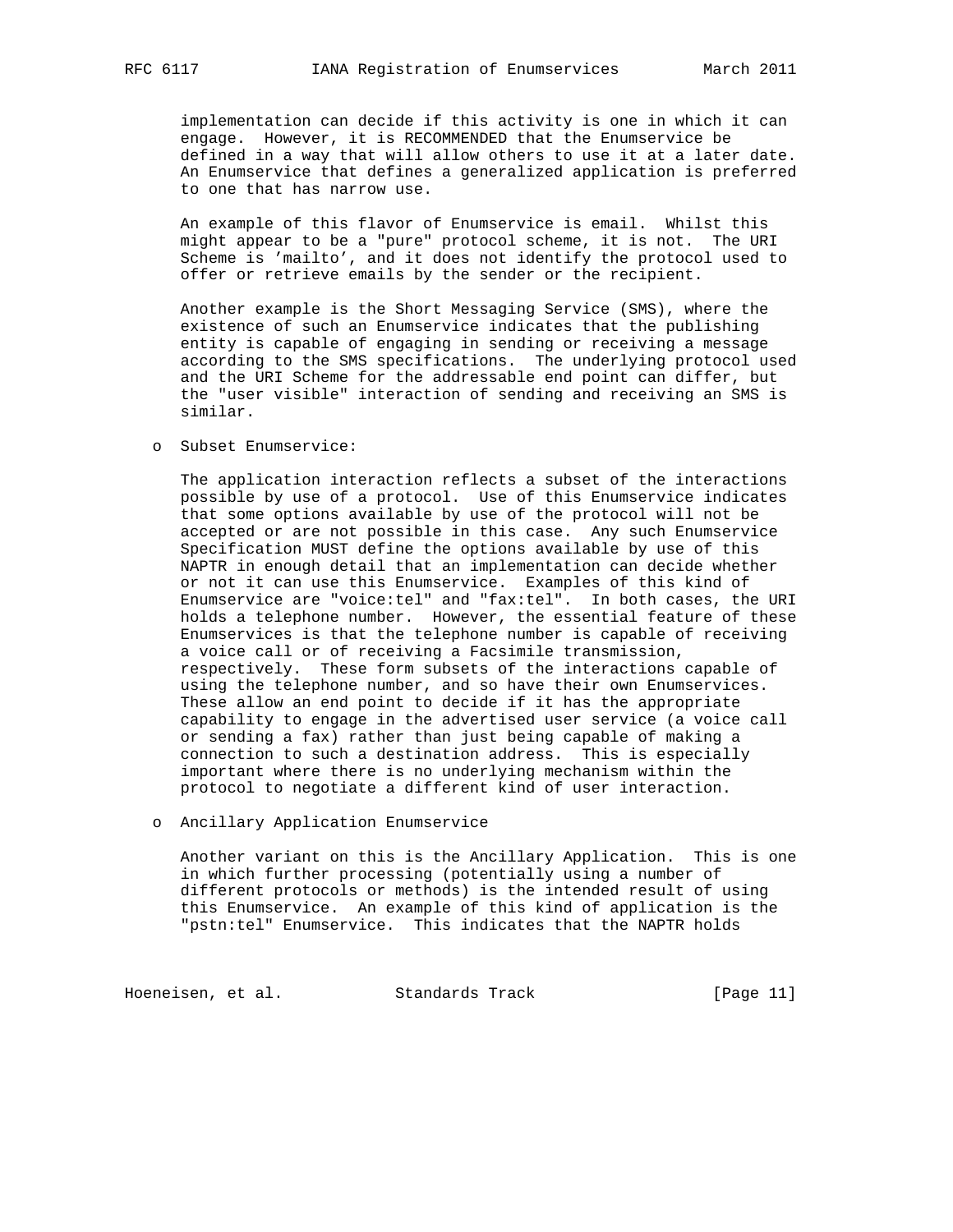number portability data. It implies that the client should engage in number portability processing using the associated URI. Note that this Enumservice usually does not itself define the kind of interaction available using the associated URI. That application is negotiated with some other "out of band" means (either through prior negotiation, or explicitly through the number portability process, or through negotiation following the selection of the final destination address).

4.2.3.1. Application-Based Enumservice "Type" Strings

 It is recommended that Application-class Enumservices use the lowercase well-known name of the abstract application as the Type string.

4.2.3.2. Application-Based Enumservice "Subtype" Strings

 It is RECOMMENDED that the URI Scheme(s) used by the application be used as the Subtype string(s). Subtype strings MAY be shared between URI Schemes, if all the URI Schemes within the same Subtype are mandatory to implement.

 If it is foreseen that there is only one URI Scheme ever to be used with the application, the empty Subtype string MAY be used.

4.2.4. Data Type-Based Enumservice Class

 "Data Type" Enumservices typically refer to a specific data type or format, which may be addressed using one or more URI Schemes and protocols. Examples of such Enumservices include "vpim" [RFC4238] and "vcard" [RFC4969].

4.2.4.1. Data Type-Based Enumservice "Type" Strings

 It is recommended to use the lowercase well known name of the data type or format name as the Type string.

4.2.4.2. Data Type-Based Enumservice "Subtype" Strings

 It is RECOMMENDED to use the URI Schemes used to access the service as Subtype strings. Subtype strings MAY be shared between URI Schemes, if all the URI Schemes within the same Subtype are mandatory to implement.

 If there is only one URI Scheme foreseen to access the data type or format, the empty Subtype string MAY be used.

Hoeneisen, et al. Standards Track [Page 12]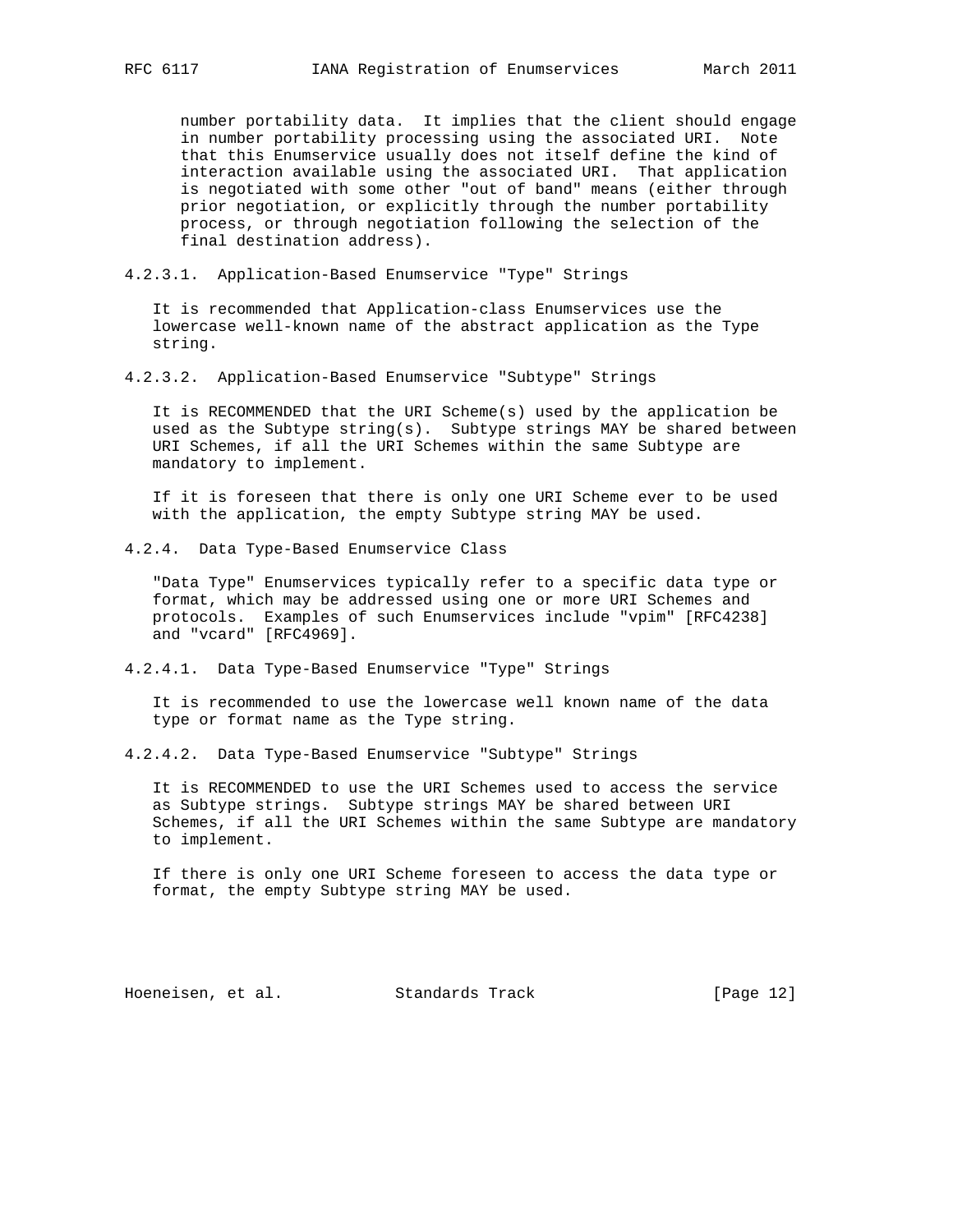4.2.5. Other Enumservice

 In case an Enumservice proposal cannot be assigned to any of the classes mentioned above, the <class> element (Enumservice Class) in the IANA Registration Template (see Section 5.2) MUST be populated with "Other". In that case, the Enumservice Specification MUST contain a section elaborating on why the Enumservice does not fit into the classification structure.

5. Required Sections and Information

 There are several sections that MUST appear in an Enumservice Specification. These sections are as follows, and they SHOULD be in the given order.

 The following terms SHOULD begin with a capital letter, whenever they refer to the IANA Registration:

- o Class
- o Type
- o Subtype
- o URI Scheme

## 5.1. Introduction (REQUIRED)

 An introductory section MUST be included. This section will explain, in plain English, the purpose and intended use of the proposed Enumservice registration.

 The Introduction SHOULD start with a short sentence about ENUM, introduce the protocol used in the Enumservice, and discuss the Enumservice as it refers from the E.164 number to the protocol or service.

5.2. IANA Registration (REQUIRED)

 This section MUST be included in an Enumservice Specification. Where a given Enumservice Type has multiple Subtypes, there MUST be a separate "IANA Registration" section for each Subtype. The following sections list the elements that are to be used in the XML-chunk-based Registration Template of an "IANA Registration" section.

5.2.1. Enumservice Class (<class>)

 This element contains the Class of the Enumservice as defined in Section 4.2. Its value MUST be one of (without quotes):

 o "Protocol-Based": The Enumservice belongs to the Protocol-based class as described in Section 4.2.2.

Hoeneisen, et al. Standards Track [Page 13]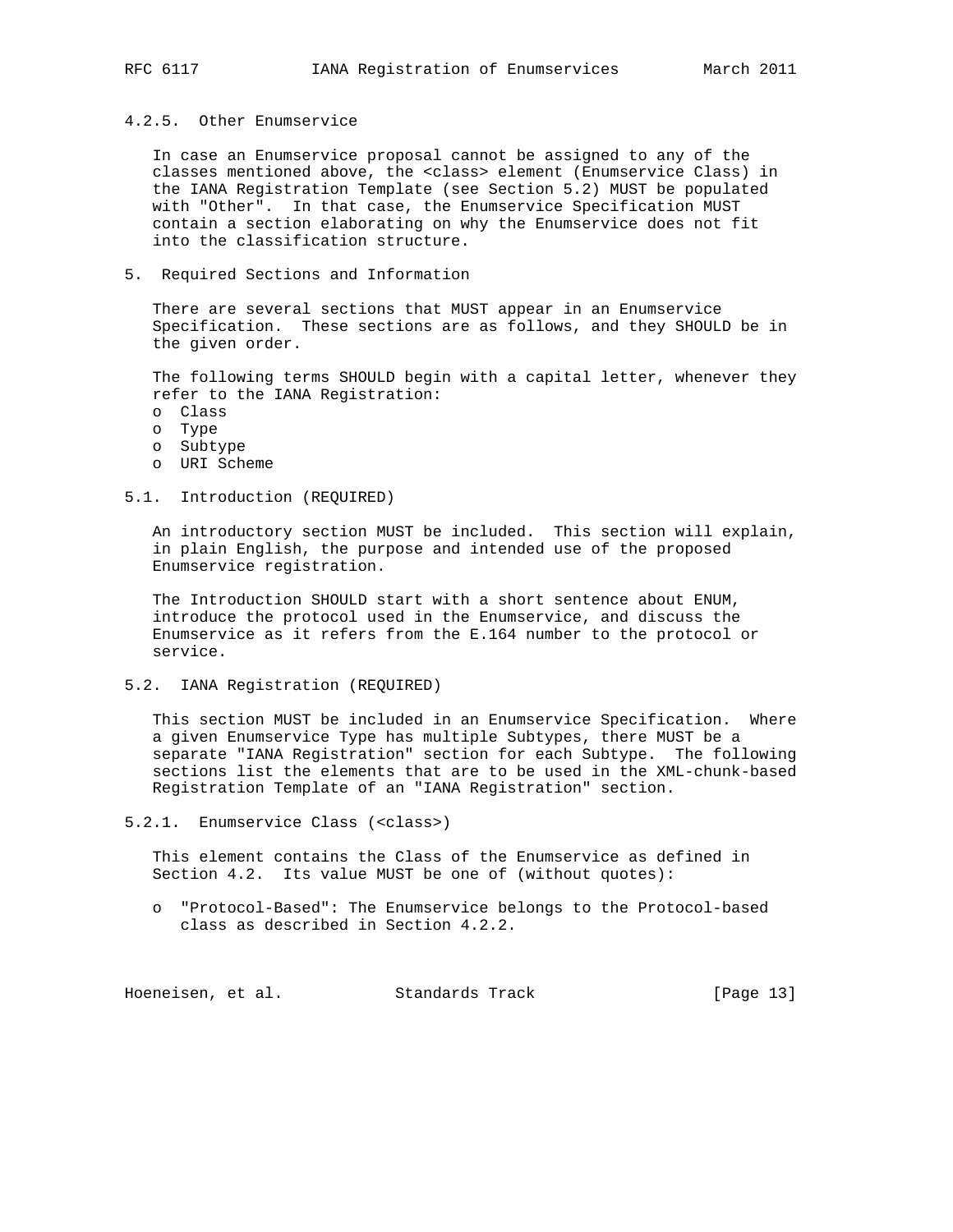- o "Application-Based, Common": The Enumservice is a "common" case of the Application-based class as described in Section 4.2.3.
- o "Application-Based, Subset": The Enumservice belongs to the "subset" case of the Application-based class as described in Section 4.2.3.
- o "Application-Based, Ancillary": The Enumservice is an "ancillary" case of the Application-based class, as described in Section 4.2.3.
- o "Data Type-Based": The Enumservice belongs to the Data Type-Based class as described in Section 4.2.4.
- o "Other": The majority of the functionality of the Enumservice does not fall into one of the classes defined.

Class Example

<class>Protocol-Based</class>

5.2.2. Enumservice Type (<type>)

 The Type of the Enumservice. All Types SHOULD be listed in lower case. The choice of Type depends on the Enumservice Class. Please find further instructions in Section 4.

Type Example

<type>foo</type>

5.2.3. Enumservice Subtype (<subtype>)

 The Subtype of the Enumservice. All Subtypes SHOULD be listed in lower-case. The choice of Subtype depends on the Enumservice Class. Should the Enumservice not utilize a Subtype, then the <subtype> element MUST be omitted in the IANA Registration Template. If a given Enumservice Type has multiple Subtypes, then there MUST be a separate IANA Registration Template for each Subtype. Please find further instructions in Section 4.

Subtype Example

<subtype>bar</subtype>

Hoeneisen, et al. Standards Track [Page 14]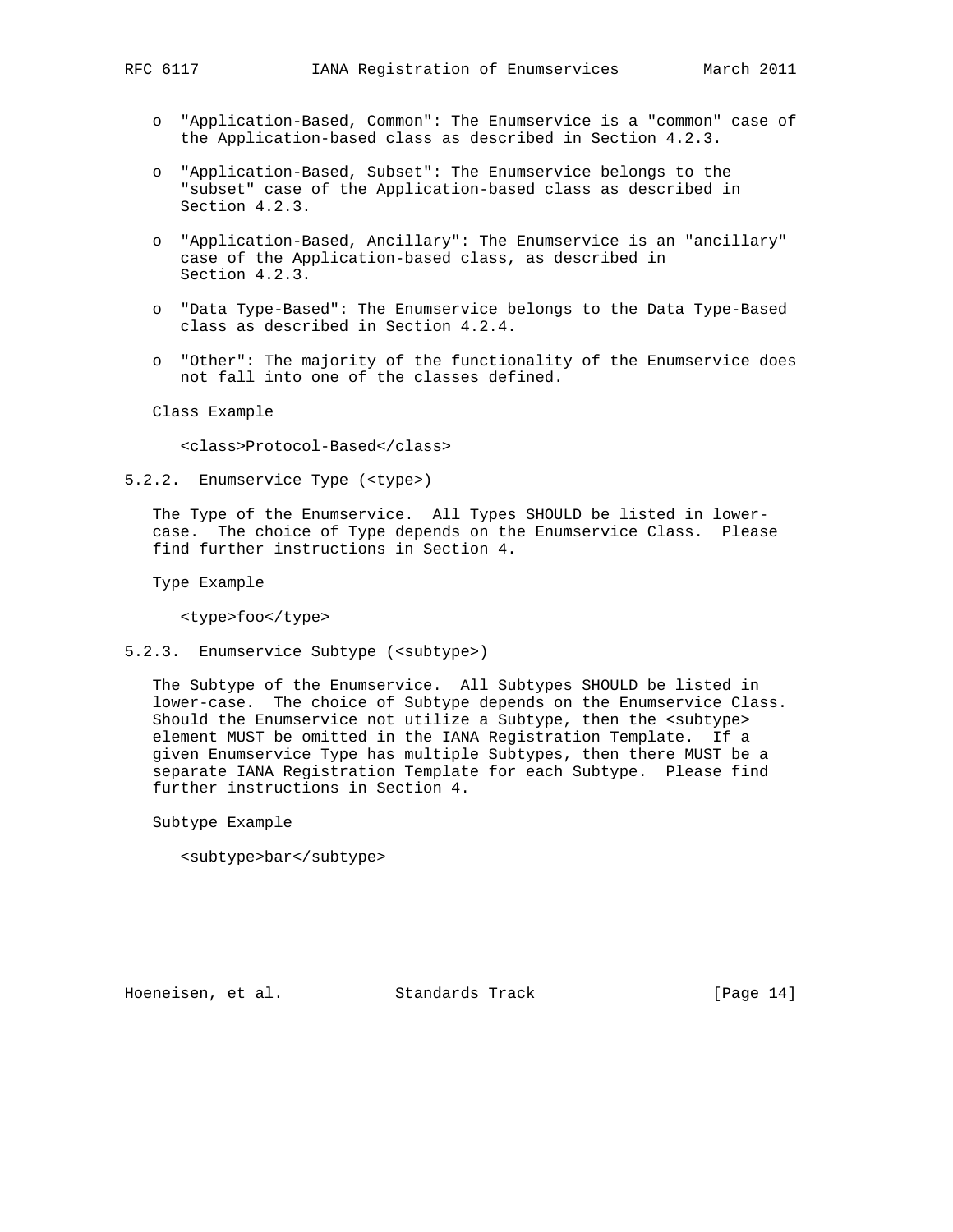5.2.4. URI Scheme(s) (<urischeme>)

 The URI Schemes [RFC3986] that are used with the Enumservice. The selection of URI Schemes often depends on the Enumservice Class, Type, and/or Subtype. A colon MUST NOT be placed after the URI Scheme name. If there is more than one URI Scheme, then one <urischeme> element per URI scheme MUST be used in the IANA Registration Template. Please find further instructions in Section 4.

URI Scheme Example

 <urischeme>bar</urischeme> <urischeme>sbar</urischeme>

 Note: A client cannot choose a specific ENUM record in a record set based on the URI Scheme - the selection is only based on Type and Subtype, in accordance with [RFC3402].

5.2.5. Functional Specification (<functionalspec>)

 The Functional Specification describes how the Enumservice is used in connection with the URI to which it resolves.

Functional Specification Example

 <functionalspec> <paragraph> This Enumservice indicates that the resource identified can be addressed by the associated URI in order to foo the bar. </paragraph> <paragraph> [...] </paragraph> </functionalspec>

 Where the terms used are non-obvious, they should be defined in the Enumservice Specification, or a reference to an external document containing their definition should be provided.

5.2.6. Security Considerations (<security>)

 A reference to the "Security Considerations" section of a given Enumservice Specification.

Hoeneisen, et al. Standards Track [Page 15]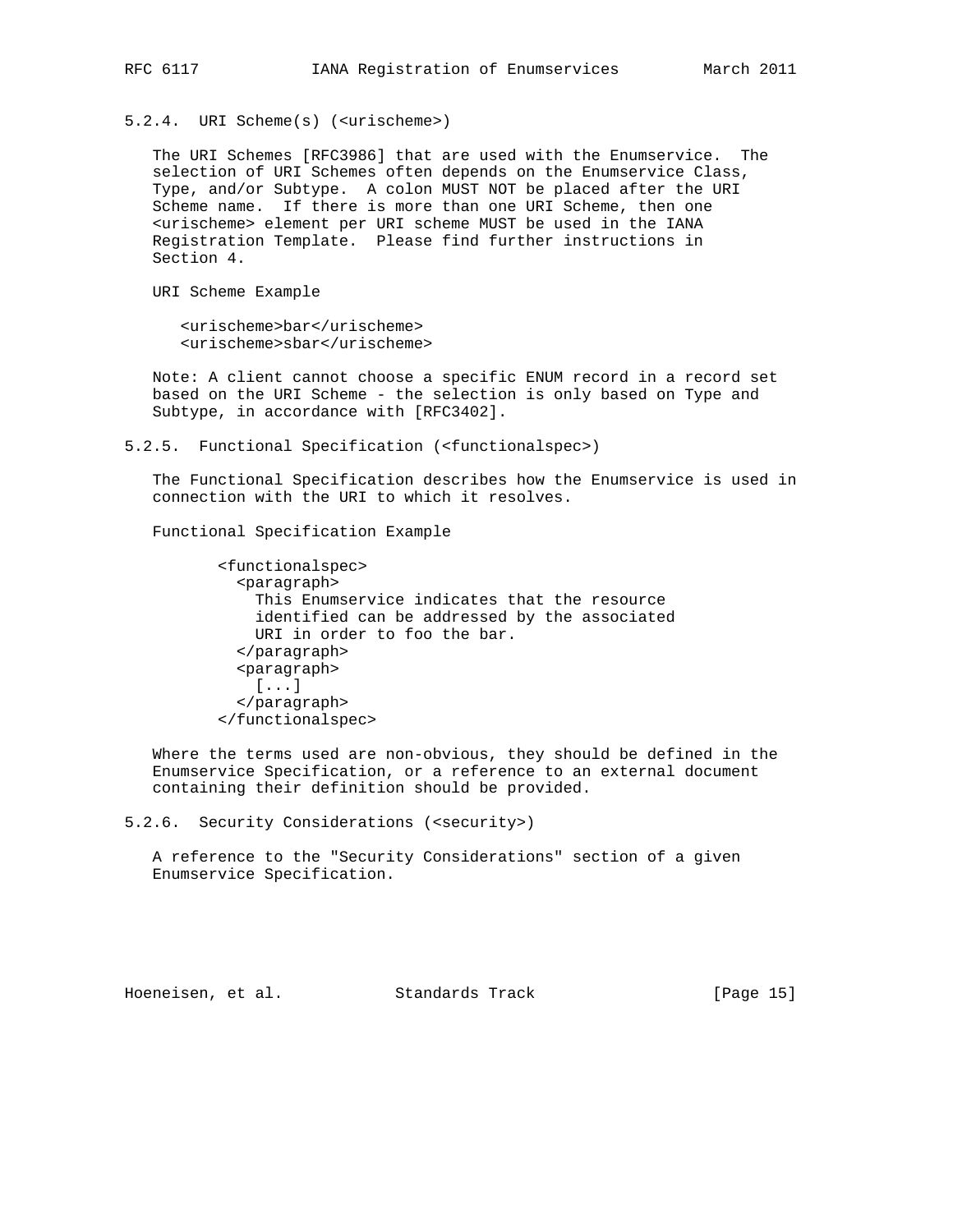Security Considerations Example

 <security> See <xref type="rfc" data="rfc4979"/>, Section 6. </security>

5.2.7. Intended Usage (<usage>)

One of the following values (without quotes):

- o "COMMON": Indicates that the Enumservice is intended for widespread use on the public Internet, and that its scope is not limited to a certain environment.
- o "LIMITED USE": Indicates that the Enumservice is intended for use on a limited scope, for example in private ENUM-like application scenarios. The use case provided in the Enumservice Specification should describe such a scenario.
- o "DEPRECATED": Indicates that the Enumservice has been declared deprecated (Section 11.7) and is not to be used in new deployments. Applications SHOULD however expect to encounter legacy instances of this Enumservice.

Intended Usage Example

<usage>COMMON</usage>

```
5.2.8. Enumservice Specification (<registrationdocs>)
```
 Reference(s) to the Document(s) containing the Enumservice Specification.

Enumservice Specification Examples

```
 <registrationdocs>
  <xref type="rfc" data="rfc4979"/>
 </registrationdocs>
```
or

```
 <registrationdocs>
  <xref type="rfc" data="rfc2026"/> (obsoleted by RFC 2551)
  <xref type="rfc" data="rfc2551"/>
 </registrationdocs>
```

```
 or
```
Hoeneisen, et al. Standards Track [Page 16]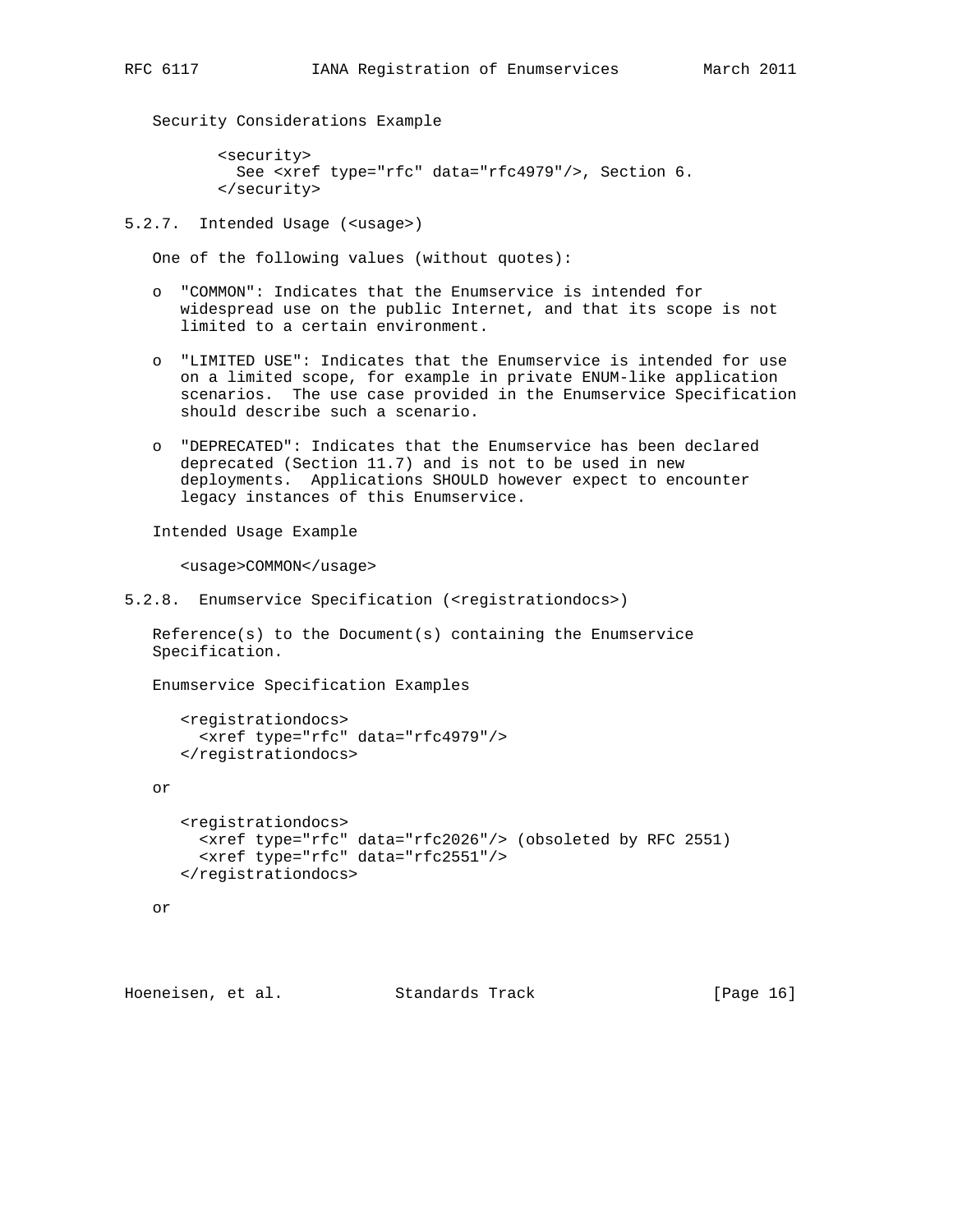```
 <registrationdocs>
   [International Telecommunications Union,
   "Enumservice Specification for Foobar",
   ITU-F Recommendation B.193, Release 73, Mar 2009.]
 </registrationdocs>
```
5.2.9. Requesters (<requesters>)

 The persons requesting the registration of the Enumservice. Usually these are the authors of the Enumservice Specification.

Requesters Example

```
 <requesters>
   <xref type="person" data="John_Doe"/>
 </requesters>
 [...]
 <people>
   <person id="John_Doe">
    <name>John Doe</name>
     <org>ACME Research and Development Inc.</org>
     <uri>mailto:jd@acme.example.com</uri>
     <updated>2008-11-20</updated>
   </person>
 </people>
```
 If there is more than one requester, there MUST be one <xref> element per requester in the <requesters> element, and one <person> chunk per requester in the <people> element.

5.2.10. Further Information (<additionalinfo>)

 Any other information the authors deem interesting, including artwork.

Further Information Example

 <additionalinfo> <paragraph>more info goes here</paragraph> </additionalinfo>

 Note: If there is no such additional information, then the <additionalinfo> element is omitted.

Hoeneisen, et al. Standards Track [Page 17]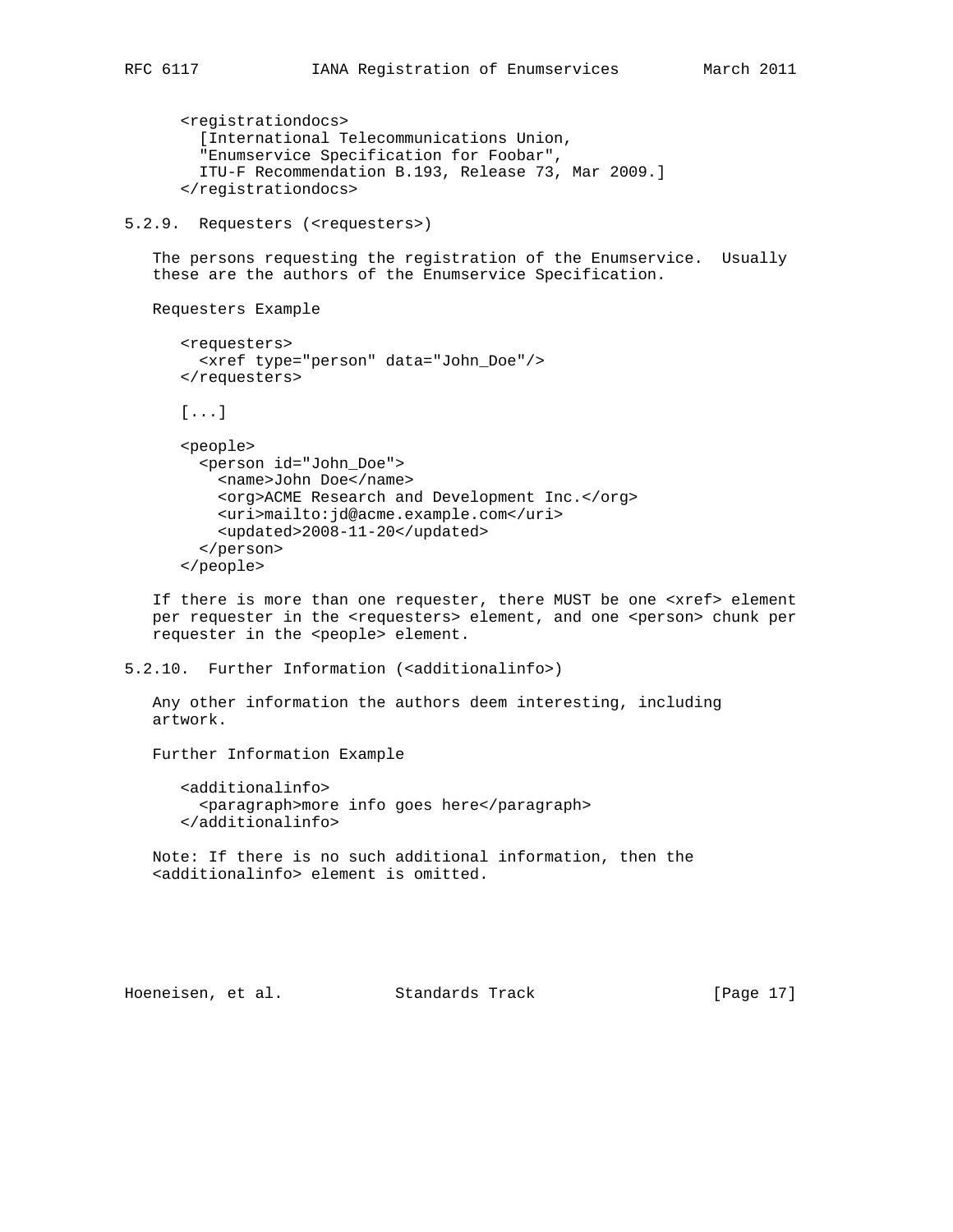## 5.3. Examples (REQUIRED)

 This section MUST show at least one example of the Enumservice being registered, for illustrative purposes. The example(s) shall in no way limit the various forms that a given Enumservice may take, and this should be noted at the beginning of this section of the document. The example(s) MUST show the specific formatting of the intended NAPTRs (according to [RFC3403] and [RFC6116]), including one or more NAPTR example(s), AND a brief textual description, consisting of one or more sentences written in plain English, explaining the various parts or attributes of the record(s).

 The example(s) SHOULD contain a brief description how a client supporting this Enumservice could behave, if that description was not already given in, e.g., the Introduction or the Functional Specification.

 The example(s) SHOULD follow any relevant IETF guidelines on the use of domain names, phone numbers, and other resource identifier examples, such as [RFC2606].

 For example: \$ORIGIN 9.7.8.0.6.9.2.3.6.1.4.4.e164.arpa. @ IN NAPTR 100 10 "u" "E2U+foo:bar" "!^.\*\$!bar://example.com/!" .

5.4. Implementation Recommendations / Notes (OPTIONAL)

 Recommendations that pertain to implementation and/or operations SHOULD be included. Such a section is helpful to someone reading an Enumservice Specification and trying to understand how best to use it to support their network or service.

5.5. DNS Considerations (REQUIRED)

 In case the inclusion of protocols and URI Schemes into ENUM specifically introduces new DNS issues, those MUST be described within this section.

Such DNS issues include, but are not limited to:

- o Assumptions about ownership or administrative control of the namespace.
- o Requirement or need to use DNS wildcards.
- o Incompatibility with DNS wildcards.

Hoeneisen, et al. Standards Track [Page 18]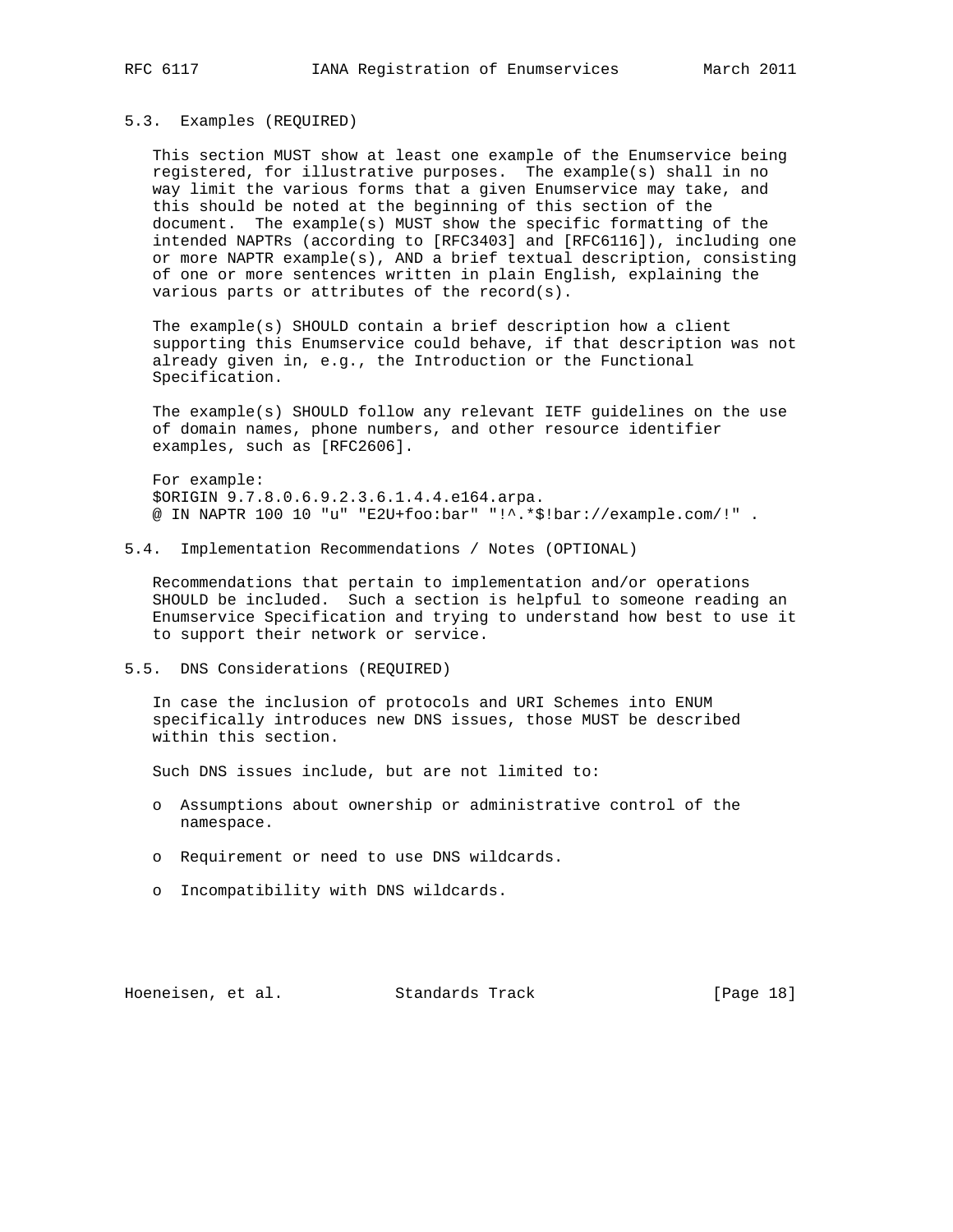- o Presence or absence of respective NAPTR Resource Records at particular levels in the DNS hierarchy (e.g., only for "full" E.164 numbers or wildcards only).
- o Use of any Resource Records (especially non-NAPTR) within or beyond the e164.arpa namespace other than those needed to resolve the domain names that appear in the "replacement" URI.
- o Potential for significant additional load on the nameserver chain due to use of the service, and the mitigation of such additional load.
- o Mitigation of potential for DNS loops, specifically in cases where the result URI of an Enumservice might be used to trigger additional (subsequent) ENUM queries. This applies in particular to Enumservices using the 'tel' URI Scheme [RFC3966] or any other (future) URI Scheme using (E.164) numbers. "The ENUM Dip Indicator Parameter for the tel URI" [RFC4759] provides an example of a loop mitigation mechanism.

 Rationale: some Enumservices try to exploit side effects of the DNS that need to be explicitly discussed.

5.6. Security Considerations (REQUIRED)

 A section explaining any potential security threats that are especially applicable to the given registration MUST be included. This MUST also include any information about access to Personally Identifiable Information (PII).

 An Enumservice Specification SHOULD NOT include general and obvious security recommendations, such as securing servers with strong password authentication.

 For additional background, please note that [RFC3552] provides guidance to write a good Security Considerations section. In addition, [RFC6116] already outlines security considerations affecting ENUM as a whole. Enumservice Specifications do not need to and SHOULD NOT repeat considerations already listed in that document. However, Enumservice Specifications SHOULD include a reference to that section.

 Also, ENUM refers to resources using existing URI Schemes and protocols. Enumservice Specifications do not need to and SHOULD NOT repeat security considerations affecting those protocols and URI Schemes themselves.

Hoeneisen, et al. Standards Track [Page 19]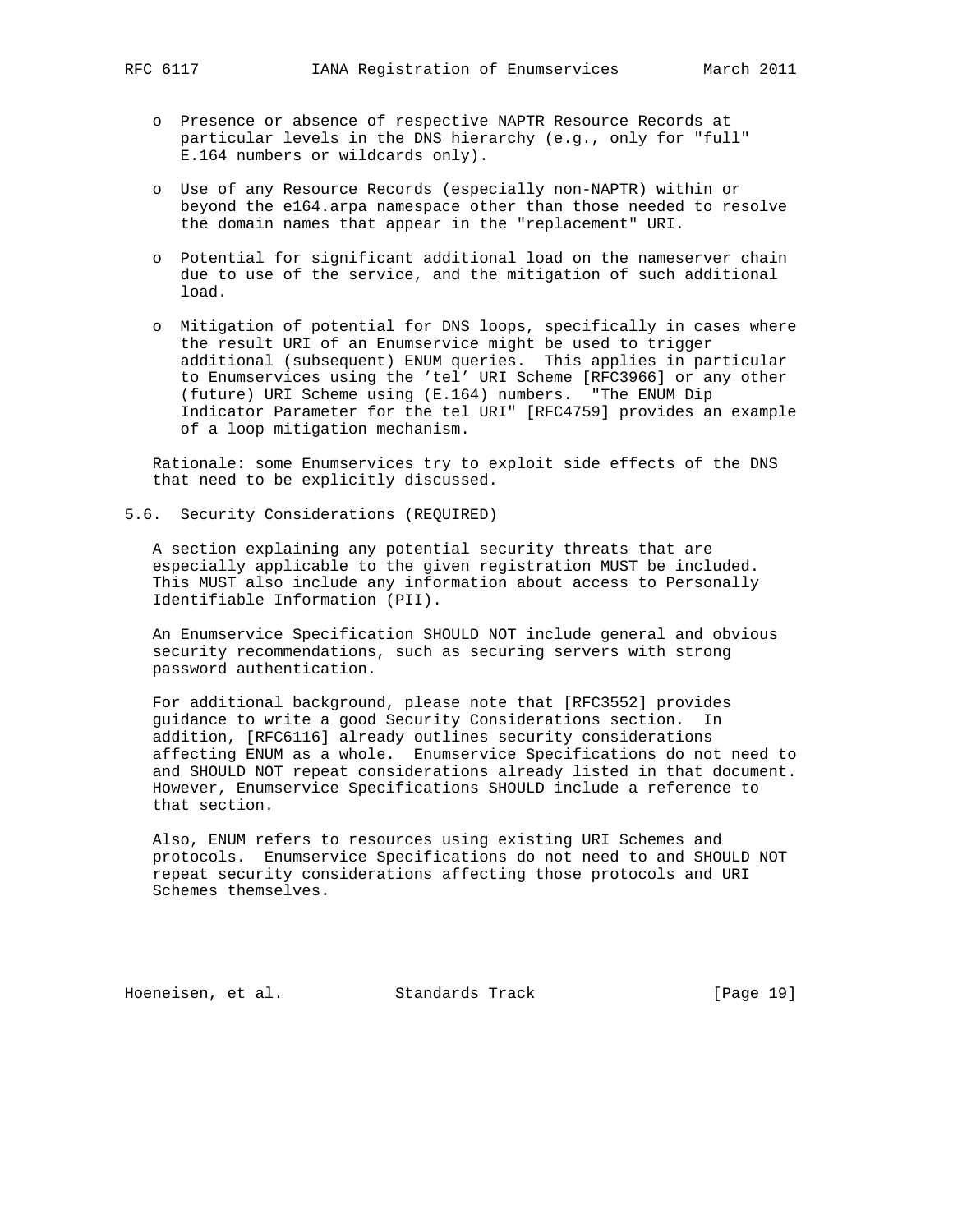However, in some cases, the inclusion of those protocols and URI Schemes into ENUM specifically could introduce new security issues. In these cases, those issues or risks MUST be covered in the "Security Considerations" section of the Enumservice Specification. Authors should pay particular attention to any indirect risks that are associated with a proposed Enumservice, including cases where the proposed Enumservice could lead to the discovery or disclosure of Personally Identifiable Information (PII).

## 5.7. IANA Considerations (REQUIRED)

 Describe the task IANA needs to fulfill to process the Enumservice Registration Document.

 For example: This document requests the IANA registration of the Enumservice with Type "foo" and Subtype "bar" according to the definitions in this document, [RFC6117], and [RFC6116].

#### For example:

 This document requests an update of the IANA registration of the Enumservice Type "foo" with Subtype "bar", according to the definitions in this document, [RFC6117], and [RFC6116]. Therefore, in the existing IANA registration for this Enumservice, the <registrationdocs> element (Enumservice Specification) is enhanced by adding a supplementary reference that points to this document.

#### For example:

 This document requests an update of the IANA registration of the Enumservice Type "foo" with all its Subtypes, in order to declare it deprecated. Therefore, in the existing IANA registration for this Enumservice, the <usage> element (Intended Usage) is changed to "DEPRECATED", and the <registrationdocs> element (Enumservice Specification) is enhanced by adding a supplementary reference that points to this document.

## 5.8. Other Sections (OPTIONAL)

 Other sections beyond those required above MAY be included in an Enumservice Specification. These sections may relate to the specifics of the intended use of the Enumservice registration, as well as to any associated technical, operational, administrative, or other concerns.

 A use case SHOULD be included by the authors of the proposal, so that experts can better understand the problem the proposal seeks to solve (intended use of the Enumservice). The inclusion of such a use case

Hoeneisen, et al. Standards Track [Page 20]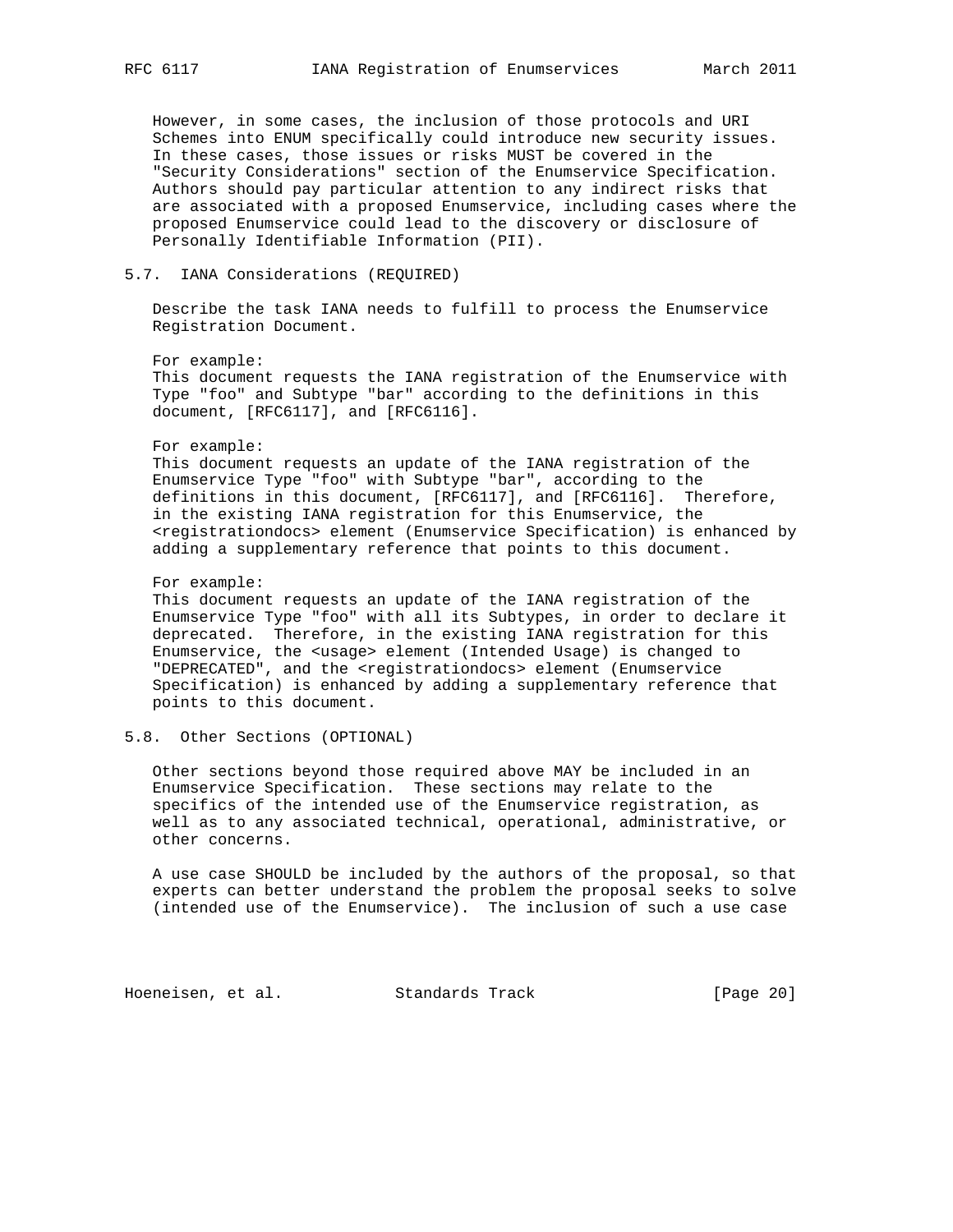will both accelerate the Expert Review process, as well as make any eventual registration easier to understand and implement by other parties.

6. The Process of Registering New Enumservices

 This section is an illustration of the process by which a new Enumservice Registration Document is submitted for review and comment, how such proposed Enumservices are reviewed, and how they are published. This section is a non-normative description of the process. The normative process is described in [RFC5226].

 Figure 1 shows what authors of a Registration Document describing an Enumservice must carry out before said Registration Document can be formally submitted to IANA for Expert Review. Figure 2 shows the process from Expert Review onwards.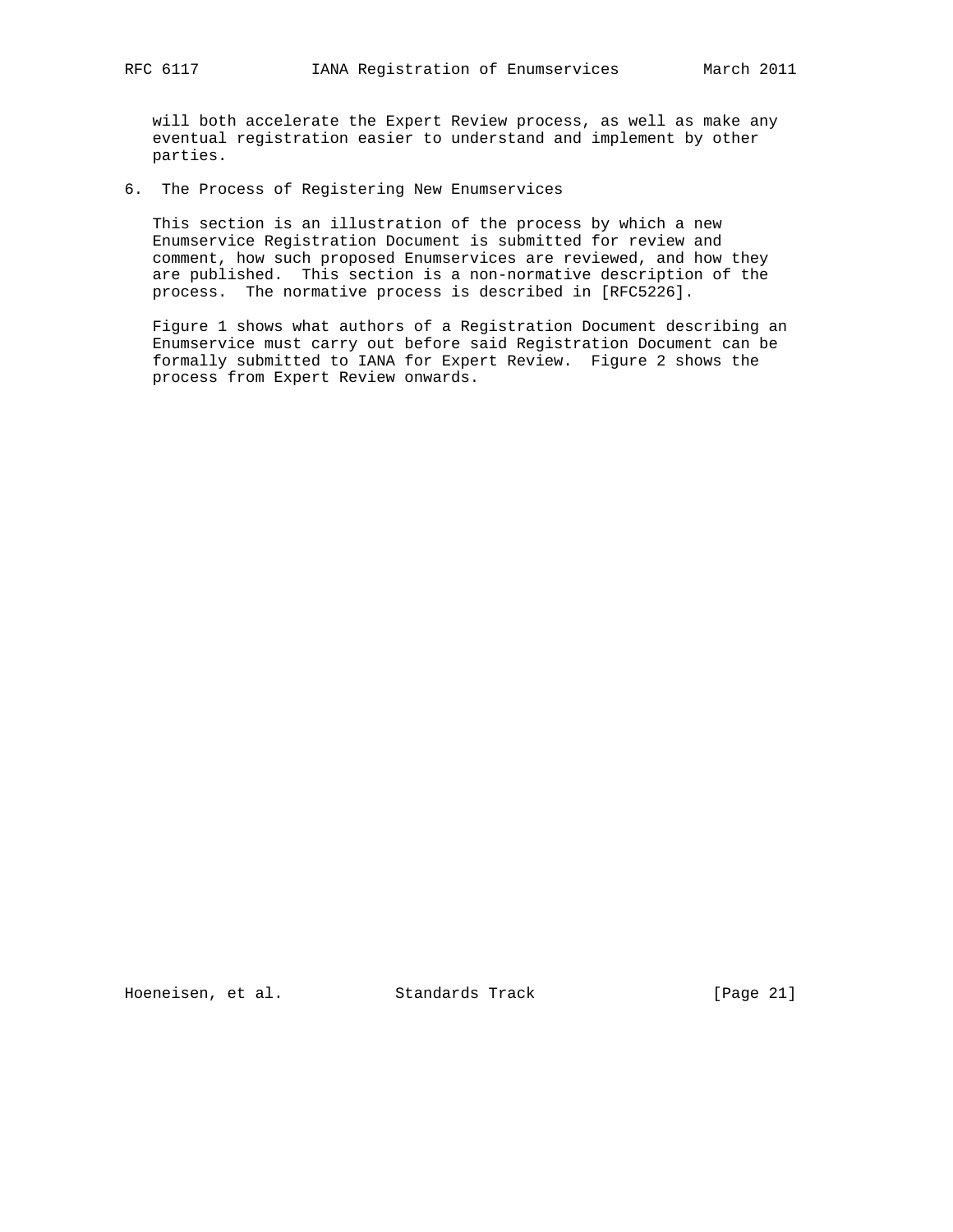

R-D: Registration Document

Figure 1

6.1. Step 1: Read This Document in Detail

 This document, particularly in Sections 3, 4, and 5, describes all of the recommended and required sections, as well as requirements and suggestions for content of an Enumservice Specification.

6.2. Step 2: Write and Submit Registration Document

 An Internet-Draft (or another specification as appropriate) must be written and made publicly available (submitted). The Registration Document shall follow the guidelines according to Sections 4 and 5 of

Hoeneisen, et al. Standards Track [Page 22]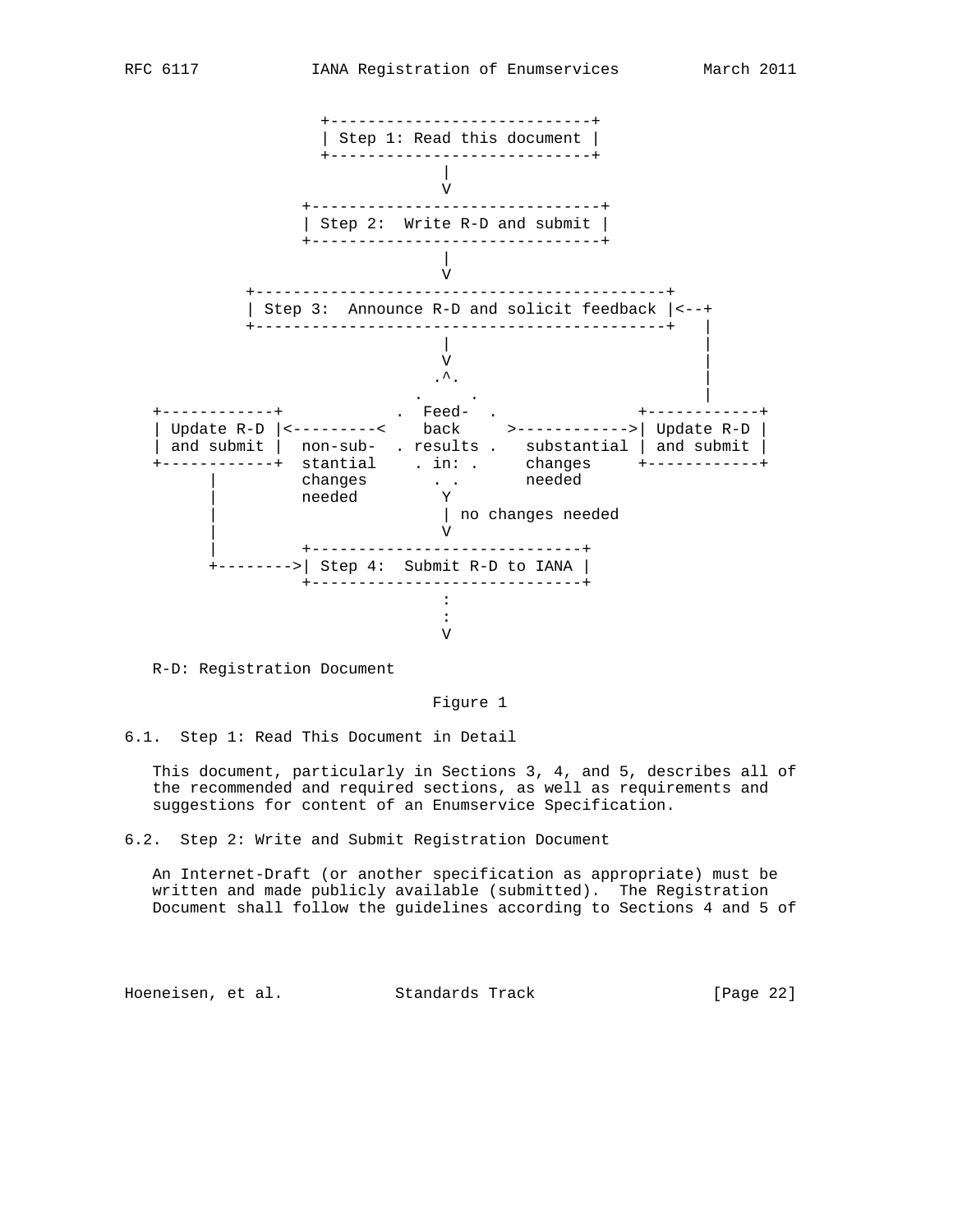this document. The Review Guidelines for experts are defined in Section 7.2.

6.3. Step 3: Request Comments From the IETF Community

 The authors shall send an email to <enum@ietf.org>, in which comments on the Registration Document are requested. A proper public reference (a URL is recommended) to the Registration Document must be included in this email.

 Note: The ENUM WG mailing list <enum@ietf.org> will be kept open after conclusion of the ENUM WG.

 The authors should allow a reasonable period of time to elapse, such as two to four weeks, in order to collect any feedback. The authors then consider whether or not to take any of those comments into account, by making changes to the Registration Document and submitting a revision, or otherwise proceeding. The following outcomes are open to the authors. The choice of path is left to the authors' judgement.

 Note: Whatever the outcome is, the experts performing the Expert Review later in the process are not bound to any decision during this phase.

6.3.1. Outcome 1: No Changes Needed

 No changes to the Registration Document are made, and the authors proceed to Step 4 below.

 This outcome is recommended when the feedback received does not lead to a new revision of the Registration Document.

6.3.2. Outcome 2: Changes, But No Further Comments Requested

 The authors update the Registration Document and is/are confident that all issues are resolved and do not require further discussion. The authors proceed to Step 4 below.

 This outcome is recommended when minor objections have been raised, or minor changes have been suggested.

6.3.3. Outcome 3: Changes and Further Comments Requested

 The authors update and submit the Registration Document, and proceed to Step 3 above, which involves sending another email to <enum@ietf.org> to request additional comments for the updated version.

Hoeneisen, et al. Standards Track [Page 23]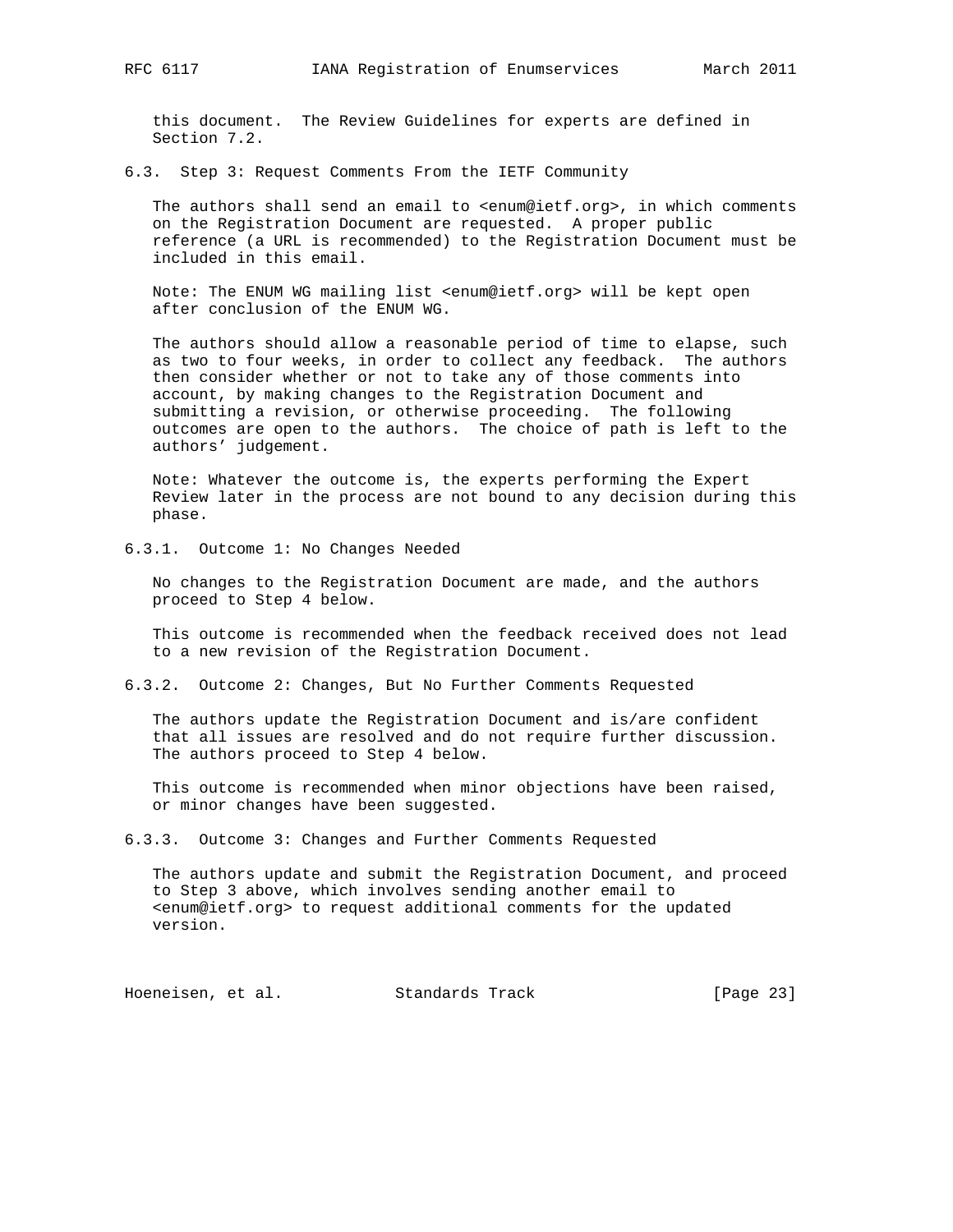This outcome is recommended when substantial objections have been raised, or substantial changes have been suggested.

6.4. Step 4: Submit Registration Document to IANA

 The authors submit the Registration Document to IANA (using the <http://www.iana.org/> website) for Expert Review.



R-D: Registration Document

## Figure 2

6.5. Step 5: Expert Review

 IANA will take care of the "Expert Review" according to [RFC5226]. The Expert Review guidelines are outlined in Section 7.2 of this document. The authors must be prepared for further interaction with IANA and the experts.

Hoeneisen, et al. Standards Track [Page 24]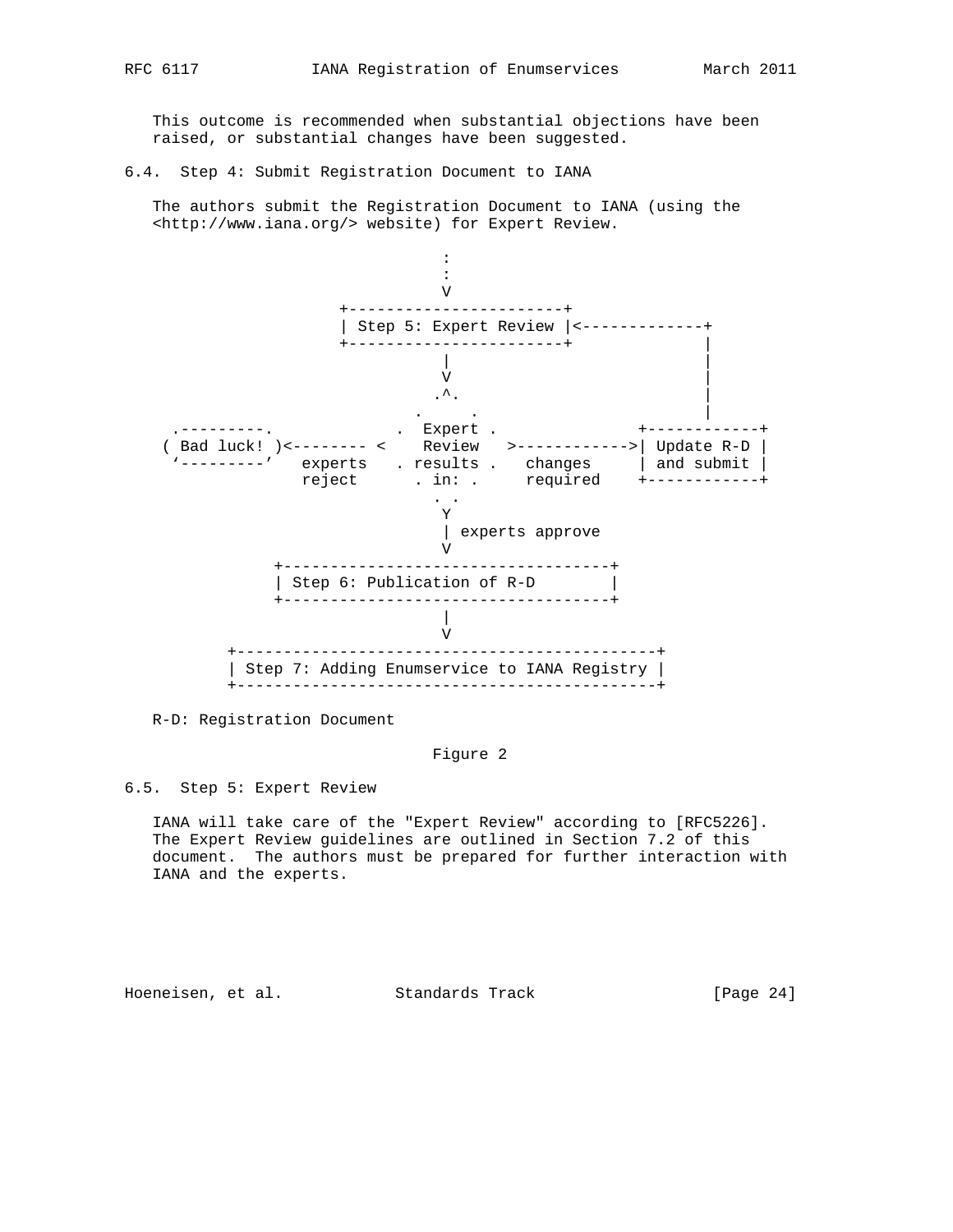6.5.1. Outcome 1: Experts Approve the Registration Document

 No (more) changes to the Registration Document are made. IANA will inform the authors, who then will proceed to Step 6 below.

6.5.2. Outcome 2: Changes Required

 The experts might require changes before they can approve the Registration Document. The authors update and submit the Registration Document. The authors inform the experts about the available update, who then continue the Expert Review Process.

6.5.3. Outcome 3: Experts Reject the Registration Document

 The expert might reject the Registration, which means the Expert Review process is discontinued.

6.6. Step 6: Publication of the Registration Document

 The authors are responsible for ensuring that the Registration Document is published according to "Specification Required" as defined in [RFC5226].

 As set out in Section 3.4 it is strongly RECOMMENDED that Enumservice Specifications be published RFCs. As to every RFC, the normal IETF publication process applies (see [Instructions2authors]); i.e., the Registration Document is submitted in the form of an Internet Draft (e.g. via an IETF Working Group or a sponsoring Area Director). [Instructions2authors] also contains an option to publish an RFC as 'Independent Submission', which is further described in "Independent Submissions to the RFC Editor" [RFC4846].

6.7. Step 7: Adding Enumservice to the IANA Registry

 In cases where the Registration Document is to be published as an RFC, the RFC publication process ensures that IANA will add the Enumservice to the registry.

 In cases where the Registration Document is to be published in a specification other than RFC, the authors must inform IANA, as soon as the Enumservice Specification has been published according to "Specification Required" as defined in [RFC5226]. The <registrationdocs> element in the IANA Registration Template must contain an unambiguous reference to the Enumservice Specification (see also Section 5.2). In addition, the authors must provide IANA with a stable URL to the Enumservice Specification, in order that IANA may obtain the information included in the Enumservice Specification. IANA will then add the Enumservice to the registry.

Hoeneisen, et al. Standards Track [Page 25]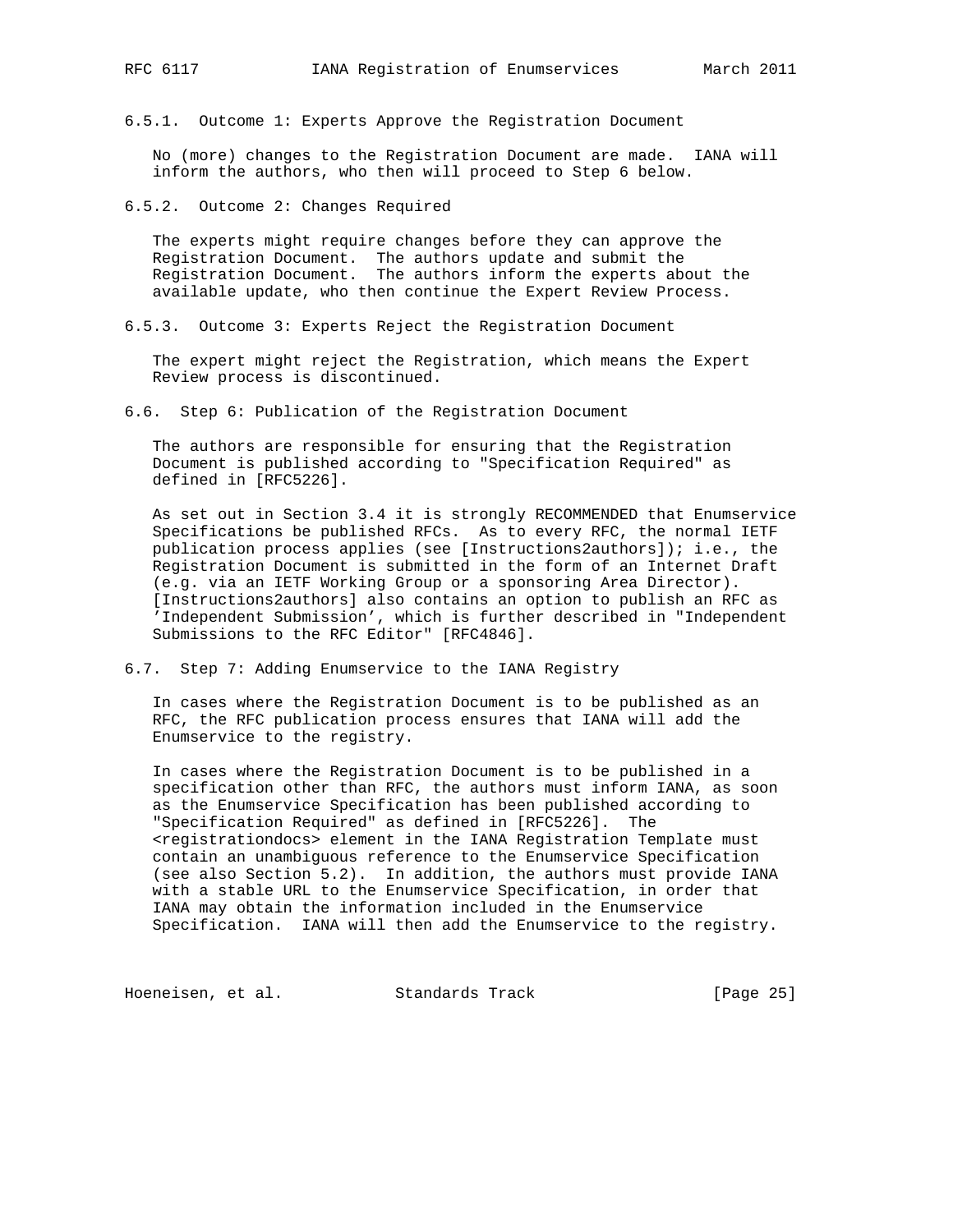#### 7. Expert Review

7.1. Expert Selection Process

 According to Section 3.2 of [RFC5226], experts are appointed by the IESG. The IESG is responsible for ensuring that there is always a sufficient pool of experts available.

#### 7.2. Review Guidelines

 Generally, the "Expert Review" process of an Enumservice follows the guidelines documented in Section 3.3 of "Guidelines for Writing an IANA Considerations Section in RFCs" [RFC5226]. Note that RFC 5226 says 'The review may be wide or narrow, depending on the situation and the judgment of the designated expert'. Therefore, the following list should be considered a guideline, rather than a binding list.

 In case of conflicts between [RFC5226] and the guidelines in this section, [RFC5226] remains authoritative.

 The expert evaluates the criteria as set out in [RFC5226], and should additionally consider the following:

- o Verify conformance with the ENUM specification [RFC6116].
- o Verify that the requirements set out in this document (Sections 3 and 5) are met. This includes checking for completeness and whether all the aspects described in Sections 3 and 5 are sufficiently addressed.
- o If a use case is provided, the experts should verify whether the proposed Enumservice does actually match the use case. The experts should also determine whether the use case could be covered by an existing Enumservice.
- o Verify that the Enumservice proposed cannot be confused with identical (or similar) other Enumservices already registered.
- o If the Enumservice is classified according to Section 4.2, the experts must verify that the principles of the Class in question are followed.
- o In case the Enumservice is not classified, the experts must verify whether a convincing reason for the deviation is provided in the Registration Document.

Hoeneisen, et al. Standards Track [Page 26]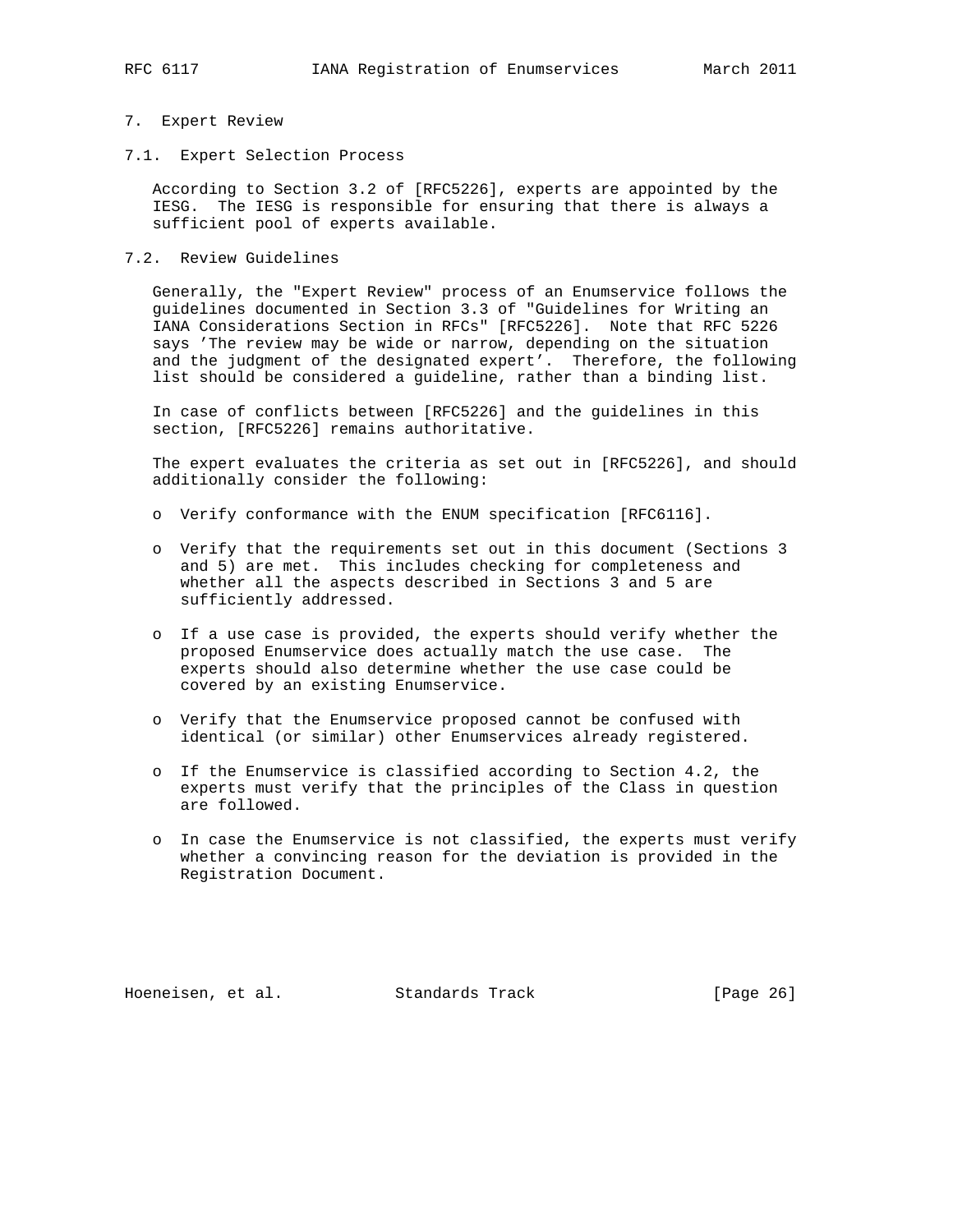- o Investigate whether the proposed Enumservice has any negative side effects on existing clients and infrastructure, particularly the DNS.
- o If the output of processing an Enumservice might be used for input to more ENUM processing (especially services returning 'tel' URIs), the experts should verify that the authors have adequately addressed the issue of potential query loops.
- 7.3. Appeals

 Appeals of Expert Review decisions follow the process described in Section 7 of [RFC5226] and Section 6.5 of [RFC2026].

8. Revision of Existing Enumservice Specifications

 Many Enumservice registrations, published via IETF RFCs, already exist at the time of the development of this document. These existing Enumservice Specifications MAY be revised to comply with the specifications contained herein. All revisions of Enumservice Specifications MUST be compliant with the specifications contained herein.

 Note: Enumservice Specifications updated only by [RFC6118] are not compliant with the specifications contained herein!

9. Extension of Existing Enumservice Specifications

 There are cases where it is more sensible to extend an existing Enumservice registration rather than propose a new one. Such cases include adding a new Subtype to an existing Type. Depending on the nature of the extension, the original Enumservice Specification needs to be extended (Updates) or replaced (Obsoletes) [RFC2223]. Specifically, an update is appropriate when a new Subtype is being added without changes to the existing repertoire. A replacement is needed if there is a change to the default, or changes to the assumptions of URI support in clients.

 Any Enumservice Specifications for existing Enumservices that are extended MUST comply with the specifications contained herein. As a consequence, revisions of existing Enumservice Specifications may be required according to Section 8.

Hoeneisen, et al. Standards Track [Page 27]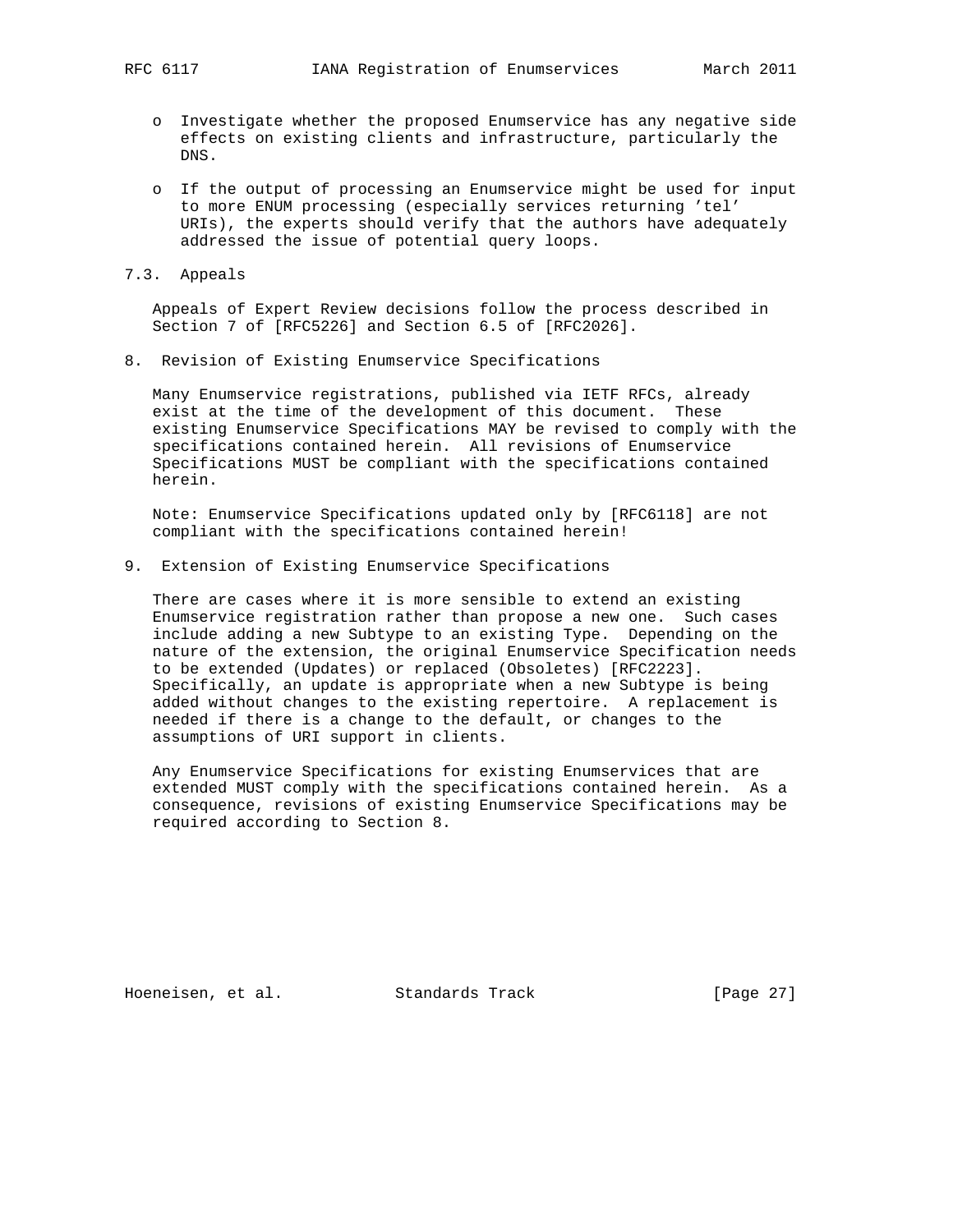- 10. Security Considerations
- 10.1. Considerations Regarding This Document

 Since this document does not introduce any new technology, protocol, or Enumservice Specification, there are no specific security issues to be considered for this document. However, as this is a guide to authors of new Enumservice Specifications, the next section should be considered closely by authors and experts.

10.2. Enumservice Security Considerations Guideline

 Guidelines concerning the Security Considerations section of an Enumservice Specification can be found in Section 5.6.

- 11. IANA Considerations
- 11.1. Registry Update

 IANA updated the registry "Enumservice Registrations" as defined in (this) Section 11, which replaces the old mechanism as defined in [RFC3761].

 It is noted that the process described herein applies only to ordinary Enumservice registrations (i.e., the registration process of "X-" Enumservices is beyond the scope of this document, and as per [RFC6116] "P-" Enumservices will not be registered at all).

11.2. Registration Template (XML chunk)

```
 <record>
  <class> <!-- Enumservice Class --> </class>
   <type> <!-- Type --> </type>
   <subtype> <!-- Subtype --> </subtype>
   <urischeme> <!-- URI Schema Name --> </urischeme>
   <urischeme> <!-- another URI Schema Name --> </urischeme>
   <functionalspec>
     <paragraph>
       <!-- Text that explains the functionality of
            the Enumservice to be registered -->
     </paragraph>
   </functionalspec>
   <security>
       <!-- Security Considerations of the
            Enumservice to be registered -->
   </security>
   <usage> <!-- COMMON, LIMITED USE, or OBSOLETE --> </usage>
   <registrationdocs>
```
Hoeneisen, et al. Standards Track [Page 28]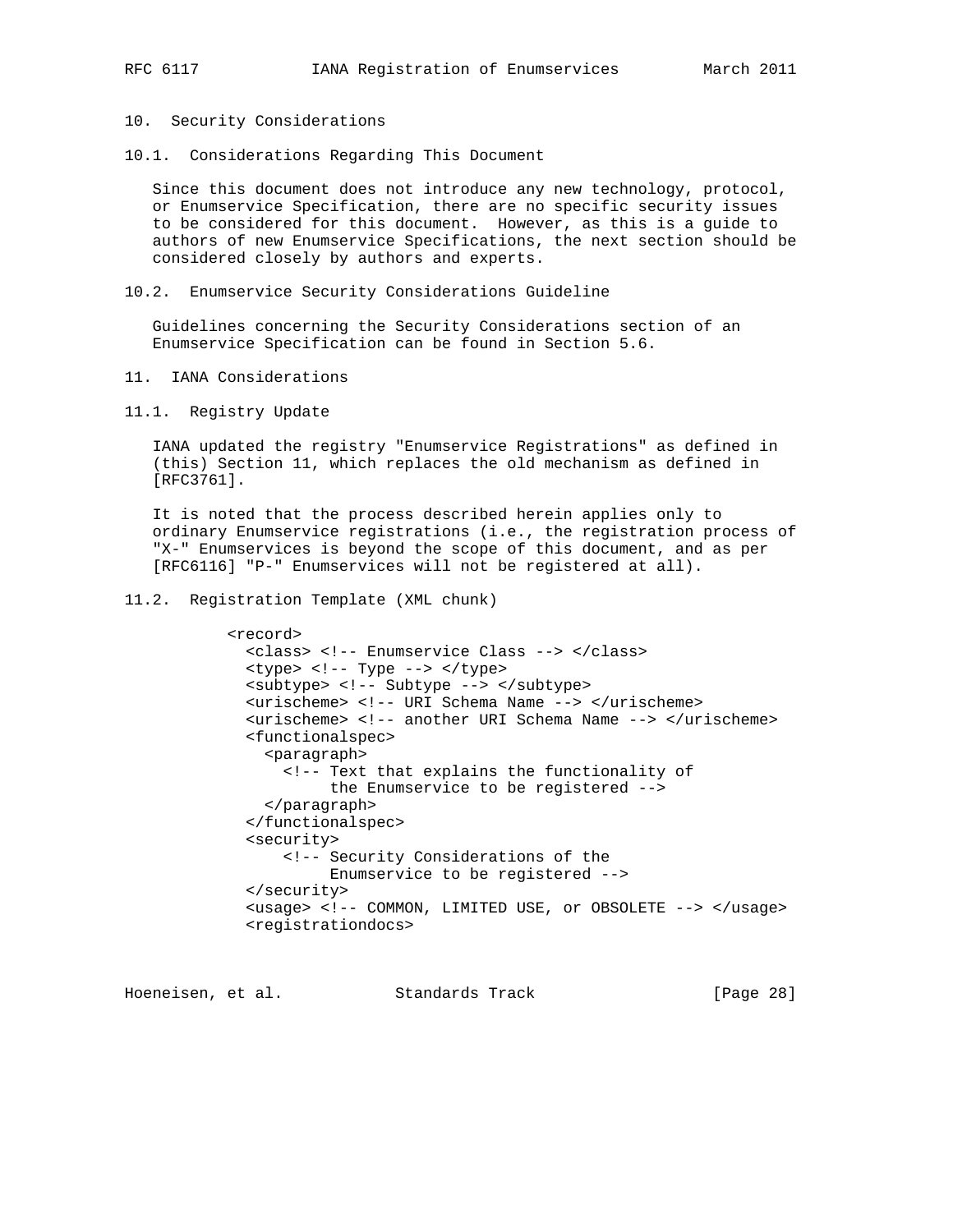```
 <!-- Change accordingly -->
      <xref type="rfc" data="rfc2551"/>
    </registrationdocs>
    <requesters>
      <!-- Change accordingly -->
      <xref type="person" data="John_Doe"/>
      <xref type="person" data="Jane_Dale"/>
    </requesters>
    <additionalinfo>
      <paragraph>
        <!-- Text with additional information about
             the Enumservice to be registered -->
      </paragraph>
      <artwork>
        <!-- There can be artwork sections, too -->
       :-) </artwork>
    </additionalinfo>
\langle /record>
 <people>
   <person id="John_Doe">
    <name> <!-- Firstname Lastname --> </name>
     <org> <!-- Organisation Name --> </org>
     <uri> <!-- mailto: or http: URI --> </uri>
     <updated> <!-- date format YYYY-MM-DD --> </updated>
   </person>
   <!-- repeat person section for each person -->
 </people>
```
 Authors of an Enumservice Specification are encouraged to use these XML chunks as a template to create the IANA Registration Template. Examples for the use of this template are contained in Appendix A.

```
11.3. Location
```
 Approved Enumservice registrations are published in the IANA registry named "Enumservice Registrations", which is available at the following URI: <http://www.iana.org/assignments/enum-services>.

 This registry publishes representations derived from the IANA Registration Template as described in Section 11.2 and specified in Section 5.2.

 Where the Enumservice Specification is not an RFC, IANA must hold an escrow copy of that Enumservice Specification. Said escrow copy will act as the master reference for that Enumservice registration.

Hoeneisen, et al. Standards Track [Page 29]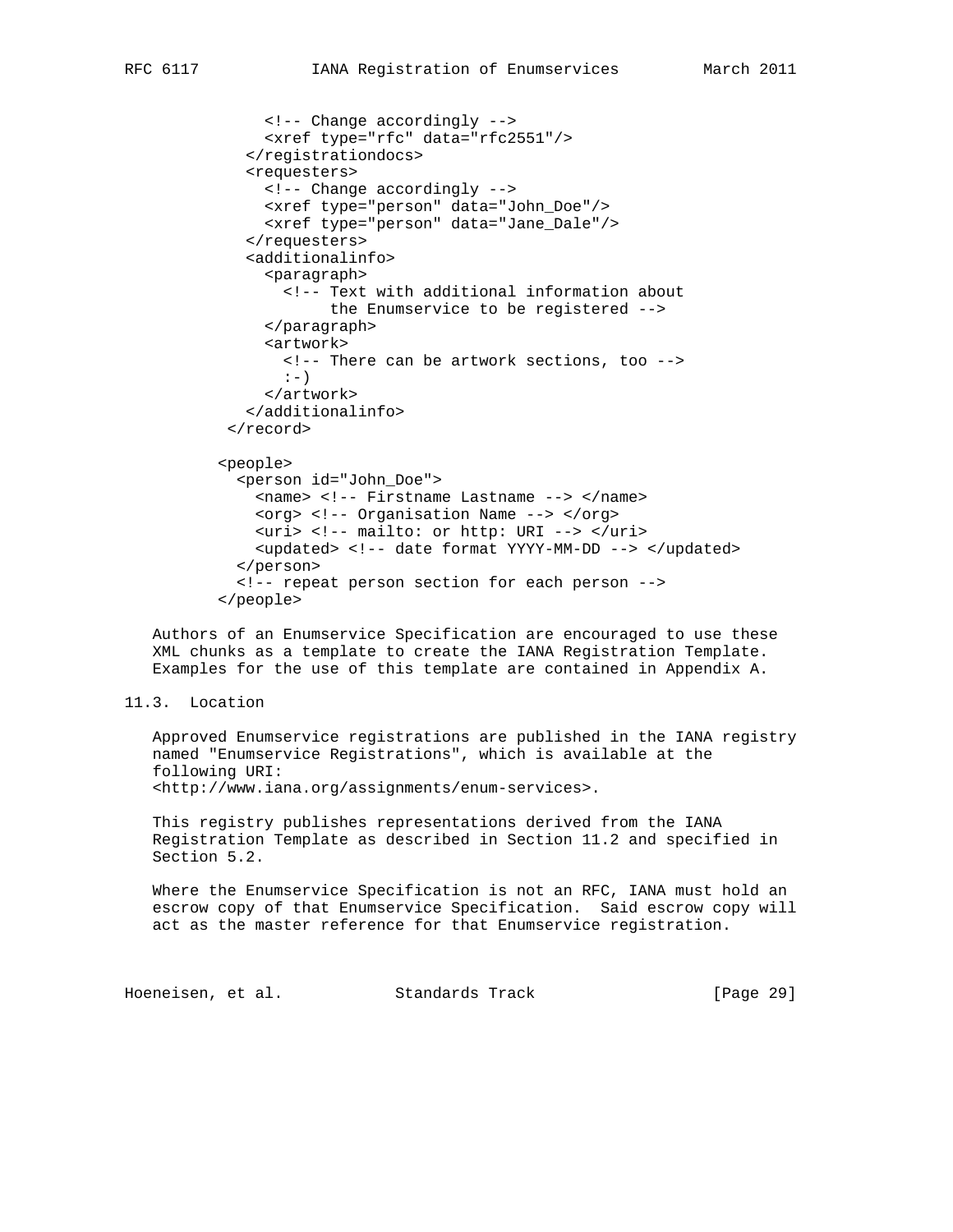## 11.4. Structure

 IANA maintains the Enumservice Registry sorted in alphabetical order. The first sort field is Type, the second is Subtype.

 [RFC6118] updates the existing Enumservices by transforming them into the new XML-chunk-based IANA Registration Template (see also Section 8).

## 11.5. Expert Review Procedure

 Whenever a Registration Document is submitted via the IANA website, IANA will take care of the "Expert Review" process according to "Guidelines for Writing an IANA Considerations Section in RFCs" [RFC5226].

 To prevent clashes, IANA will check whether a request with identical "type:subtype" (or "type" without Subtype) was submitted for Expert Review earlier and will inform the experts accordingly. The experts are authorized to resolve clashes as they see fit. The requesters may need to update their registration request before getting expert approval.

 Once the experts have conditionally approved the Enumservice, IANA will inform the authors. This information should also include a reminder that (i) the authors are now responsible for publication of the Registration Document (see also Section 6.6) and (ii) the Enumservice will be added to the IANA registry only after its Enumservice Specification is published according to the "Specification Required" policy as defined in [RFC5226] (see also Section 6.7).

 Note: After sending the approval note to the authors, IANA has no further responsibilities besides keeping internal records of approved Registration Documents. IANA will be involved again at registration of the Enumservice (see Section 11.6).

11.6. Registration Procedure

 There is a slight difference in process depending on whether or not the Enumservice Specification will be published as an RFC. The reason for this difference lies in the current RFC publication process that includes IANA interaction shortly before publication of an RFC.

Hoeneisen, et al. Standards Track [Page 30]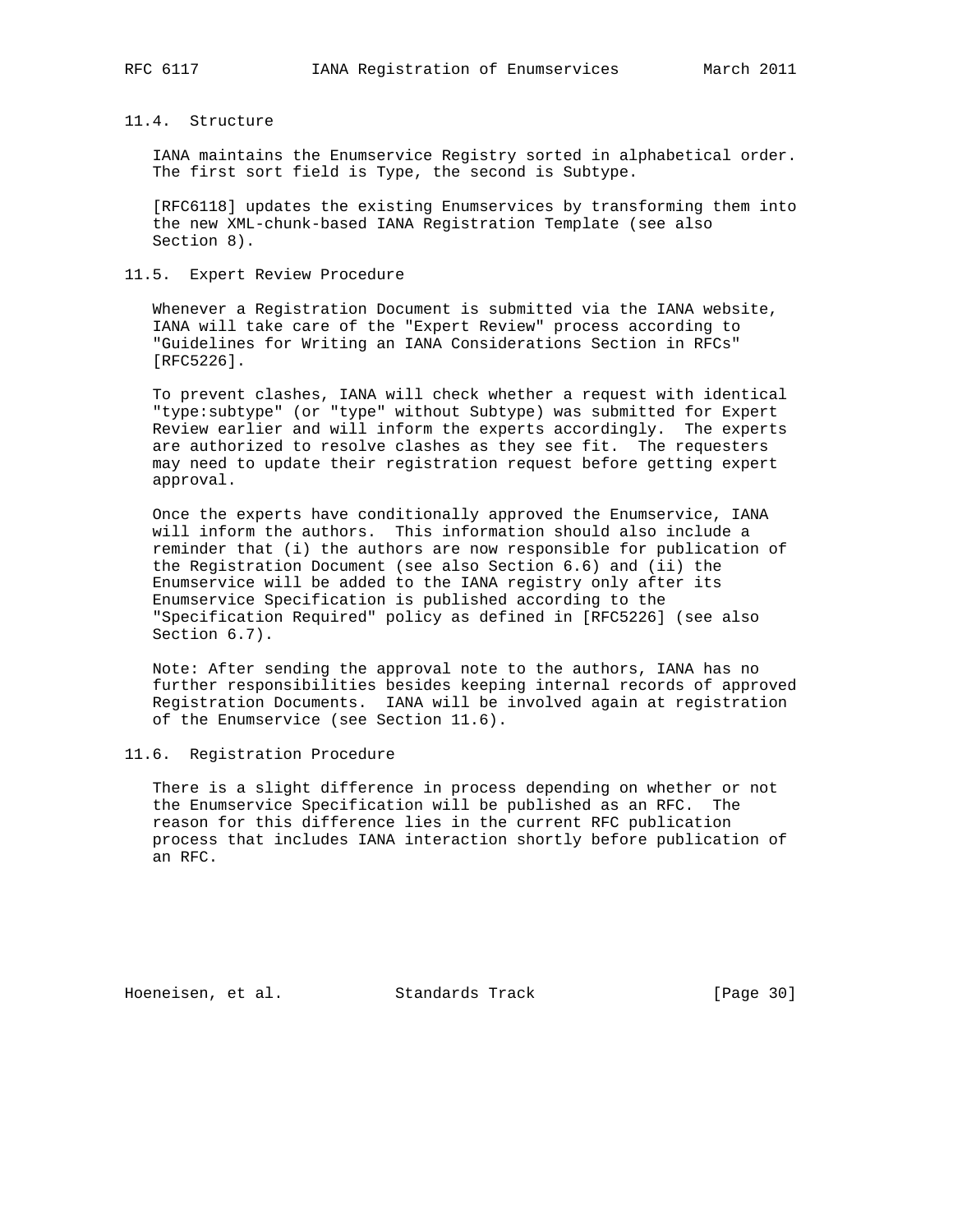## 11.6.1. Published as an RFC

 As per the RFC publication process, IANA will receive the Enumservice Specification to carry out IANA actions shortly before publication of the RFC. The IANA action will be to register the Enumservice, i.e., add the Enumservice to the IANA "Enumservice Registrations" registry (see also Section 11.3).

 IANA must only add Enumservices to the Registry, if the experts have (conditionally) approved the corresponding Enumservice Specification. IANA should attempt to resolve possible conflicts arising from this together with the experts. In case there are substantial changes between the (conditionally) approved and the to be published version, IANA may reject the request after consulting the experts.

 IANA must ensure that any further substantial changes the Enumservice Specification might undergo before final RFC publication are approved by the experts.

 Note: Clearly editorial changes (such as typos) or minor changes in purely editorial sections (such as Authors' Addresses, Acknowledgments, References, and alike) are not considered substantial.

## 11.6.2. Published as a Non-RFC

 Once the authors have informed IANA about the publication, IANA must ensure that the requirements for "Specification Required" as defined in [RFC5226] are met, the reference to the specification is unambiguous, and the content of the Enumservice Specification is identical to the Registration Document as approved by the experts. IANA will then register the Enumservice, i.e., add the Enumservice to the IANA "Enumservice Registrations" registry, and make an escrow copy (see also Section 11.3).

 IANA must only add Enumservices to the Registry, if the experts have approved the corresponding Enumservice Specification. IANA should attempt to resolve possible conflicts arising from this together with the experts. In case there are substantial changes between the approved and the published version, IANA may reject the request after consulting the experts.

 Note: Clearly editorial changes (such as typos) or minor changes in purely editorial sections (such as Authors' Addresses, Acknowledgments, References, and alike) are not considered substantial.

Hoeneisen, et al. Standards Track [Page 31]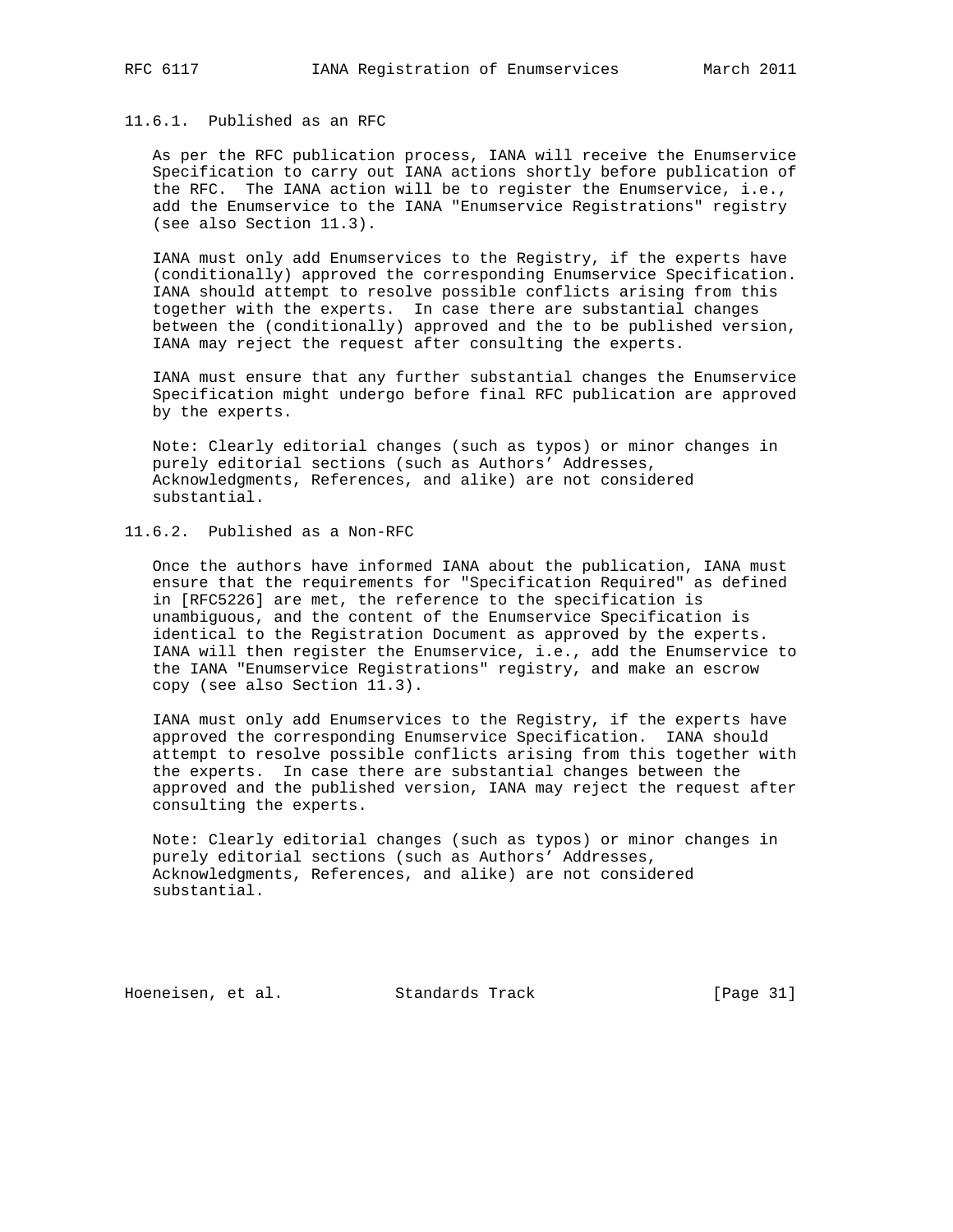#### 11.7. Change Control

 Change control of any Enumservice registrations is done by "Specification Required", which implies the use of a Designated Expert, according to [RFC5226]. Updates of Enumservice Specifications MUST comply with the requirements described in this document. Updates are handled the same way as initial Enumservice registrations.

Authorized Change Controllers are the experts and the IESG.

 Enumservice registrations must not be deleted. An Enumservice that is believed to be no longer appropriate for use can be declared deprecated by publication of a new Enumservice Specification, changing the Enumservice <usage> element (Intended Usage) to "DEPRECATED"; such Enumservices will be clearly marked in the lists published by IANA. As obsoletions are updates, they are also handled the same way as initial Enumservice registrations. Alternatively, Enumservices may be declared deprecated by an IESG action.

## 11.8. Restrictions

 As stated in Section 3.2, a "-" (dash) MUST NOT be used as the first nor as the second nor as the last character of a Type or a Subtype. Furthermore, Type or Subtype of any Enumservice MUST NOT be set to, nor start with, "E2U". Any Enumservice registration requests not following these restrictions must be rejected by IANA, and the Expert Review process should not be initiated.

 Section 5.2 contains examples for Enumservice registrations. Therefore, IANA must not register an Enumservice with Type or Subtype set to "foo", "bar", or "sbar", unless the experts explicitly confirm an exception.

#### 12. Acknowledgments

 The authors would like to thank the following people who have provided feedback or significant contributions to the development of this document: Jari Arkko, Stewart Bryant, Gonzalo Camarillo, Lawrence Conroy, Michelle Cotton, Miguel Garcia, David Harrington, Alfred Hoenes, Ari Keranen, Peter Koch, Edward Lewis, Alexey Melnikov, Jon Peterson, Pekka Savola, and Peter Saint-Andre.

 Lawrence Conroy has provided extensive text for the Enumservice Classification section.

Hoeneisen, et al. Standards Track [Page 32]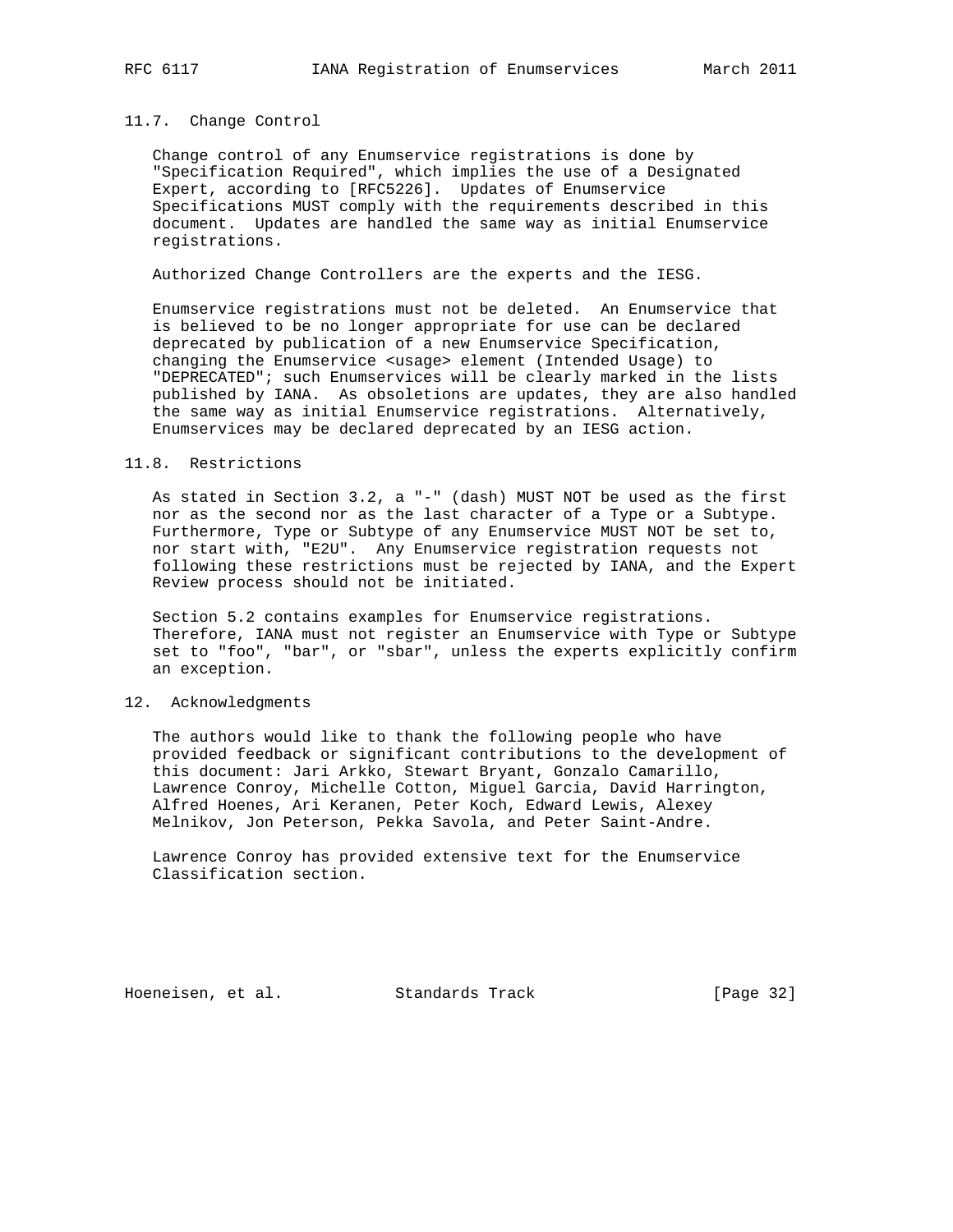Section 3 of [RFC3761], which was edited by Patrik Faltstrom and Michael Mealling, has been incorporated into this document. Please see the Acknowledgments section in RFC 3761 for additional acknowledgments.

- 13. References
- 13.1. Normative References
	- [RFC2026] Bradner, S., "The Internet Standards Process -- Revision 3", BCP 9, RFC 2026, October 1996.
	- [RFC2119] Bradner, S., "Key words for use in RFCs to Indicate Requirement Levels", BCP 14, RFC 2119, March 1997.
	- [RFC3402] Mealling, M., "Dynamic Delegation Discovery System (DDDS) Part Two: The Algorithm", RFC 3402, October 2002.
	- [RFC3403] Mealling, M., "Dynamic Delegation Discovery System (DDDS) Part Three: The Domain Name System (DNS) Database", RFC 3403, October 2002.
	- [RFC3761] Faltstrom, P. and M. Mealling, "The E.164 to Uniform Resource Identifiers (URI) Dynamic Delegation Discovery System (DDDS) Application (ENUM)", RFC 3761, April 2004.
	- [RFC3986] Berners-Lee, T., Fielding, R., and L. Masinter, "Uniform Resource Identifier (URI): Generic Syntax", STD 66, RFC 3986, January 2005.
	- [RFC5226] Narten, T. and H. Alvestrand, "Guidelines for Writing an IANA Considerations Section in RFCs", BCP 26, RFC 5226, May 2008.
	- [RFC6116] Bradner, S., Conroy, L., and K. Fujiwara, "The E.164 to Uniform Resource Identifiers (URI) Dynamic Delegation Discovery System (DDDS) Application (ENUM)", RFC 6116, March 2011.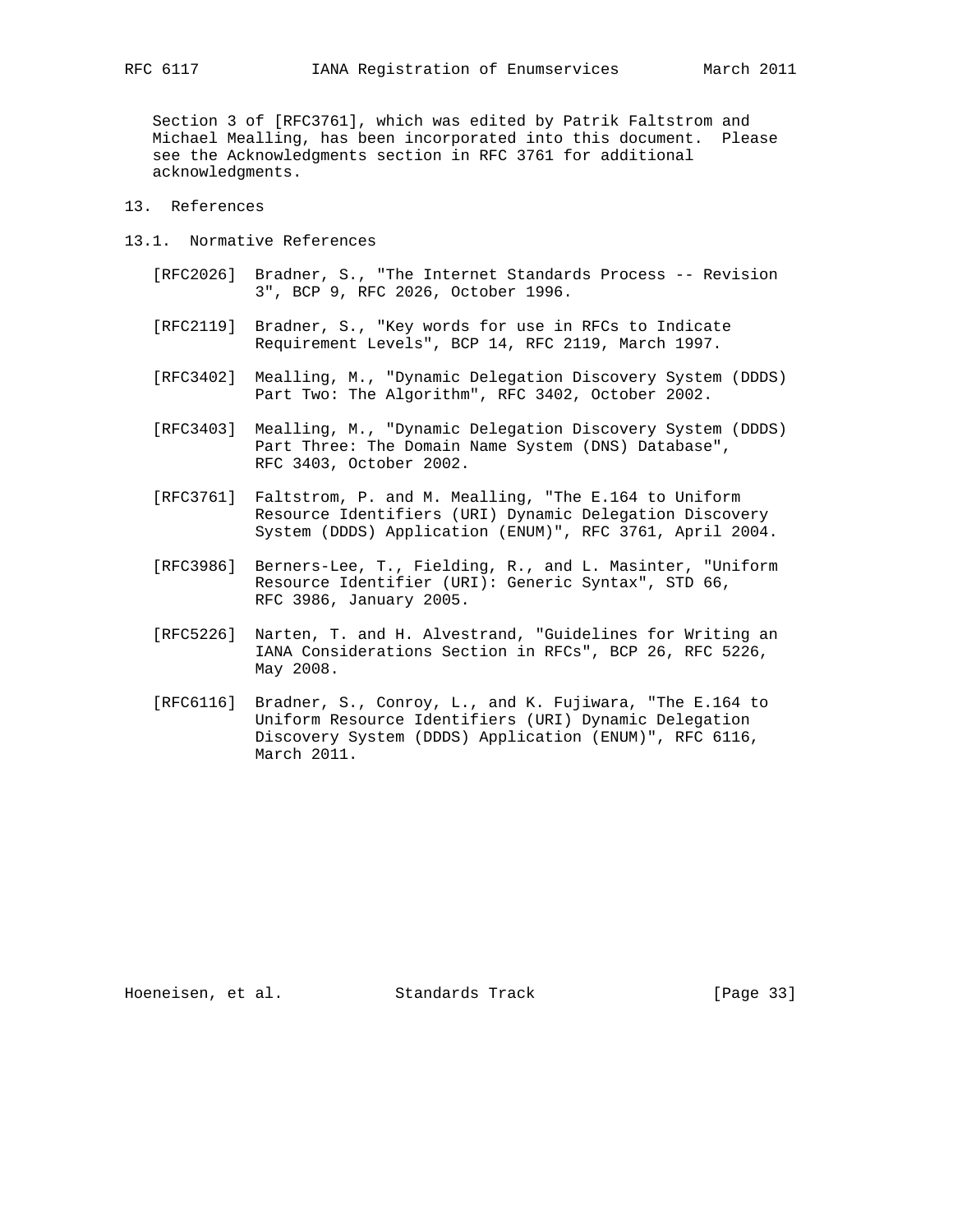- 13.2. Informative References
	- [ITU.E164.2005] International Telecommunications Union, "The International Public Telecommunication Numbering Plan", ITU- T Recommendation E.164, Feb 2005.

 [Instructions2authors] Reynolds, J. and R. Braden, "Instructions to Request for Comments (RFC) Authors", RFC Editor http:// www.rfc-editor.org/rfc-editor/instructions2authors.txt, August 2004.

- [RFC1035] Mockapetris, P., "Domain names implementation and specification", STD 13, RFC 1035, November 1987.
- [RFC2223] Postel, J. and J. Reynolds, "Instructions to RFC Authors", RFC 2223, October 1997.
- [RFC2606] Eastlake, D. and A. Panitz, "Reserved Top Level DNS Names", BCP 32, RFC 2606, June 1999.
- [RFC2780] Bradner, S. and V. Paxson, "IANA Allocation Guidelines For Values In the Internet Protocol and Related Headers", BCP 37, RFC 2780, March 2000.
- [RFC3552] Rescorla, E. and B. Korver, "Guidelines for Writing RFC Text on Security Considerations", BCP 72, RFC 3552, July 2003.
- [RFC3764] Peterson, J., "enumservice registration for Session Initiation Protocol (SIP) Addresses-of-Record", RFC 3764, April 2004.
- [RFC3966] Schulzrinne, H., "The tel URI for Telephone Numbers", RFC 3966, December 2004.
- [RFC4238] Vaudreuil, G., "Voice Message Routing Service", RFC 4238, October 2005.
- [RFC4759] Stastny, R., Shockey, R., and L. Conroy, "The ENUM Dip Indicator Parameter for the "tel" URI", RFC 4759, December 2006.
- [RFC4846] Klensin, J. and D. Thaler, "Independent Submissions to the RFC Editor", RFC 4846, July 2007.

Hoeneisen, et al. Standards Track [Page 34]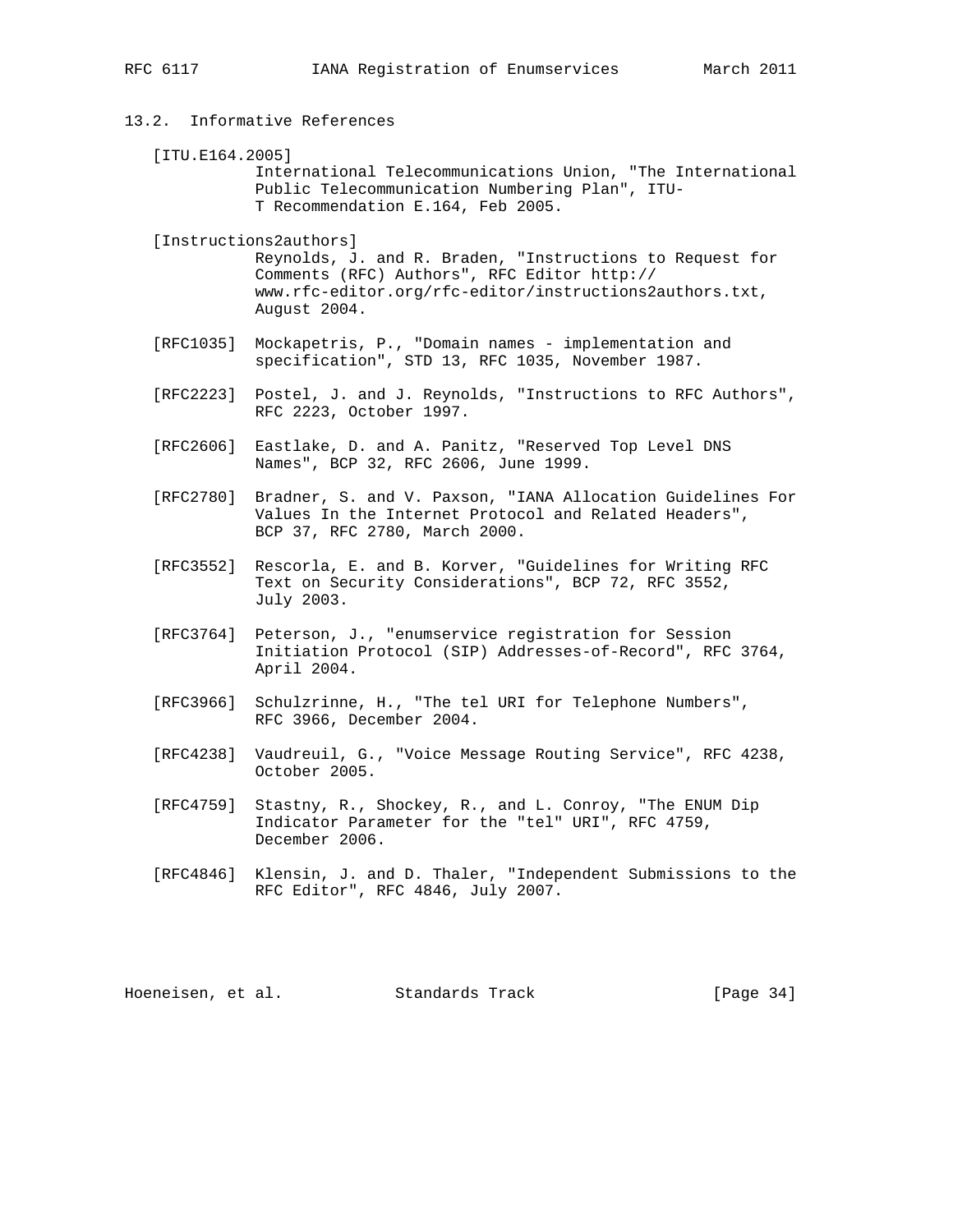- [RFC4969] Mayrhofer, A., "IANA Registration for vCard Enumservice", RFC 4969, August 2007.
- [RFC4979] Mayrhofer, A., "IANA Registration for Enumservice 'XMPP'", RFC 4979, August 2007.
- [RFC5234] Crocker, D. and P. Overell, "Augmented BNF for Syntax Specifications: ABNF", STD 68, RFC 5234, January 2008.
- [RFC6118] Hoeneisen, B. and A. Mayrhofer, "Update of Legacy IANA Registrations of Enumservices", RFC 6118, March 2011.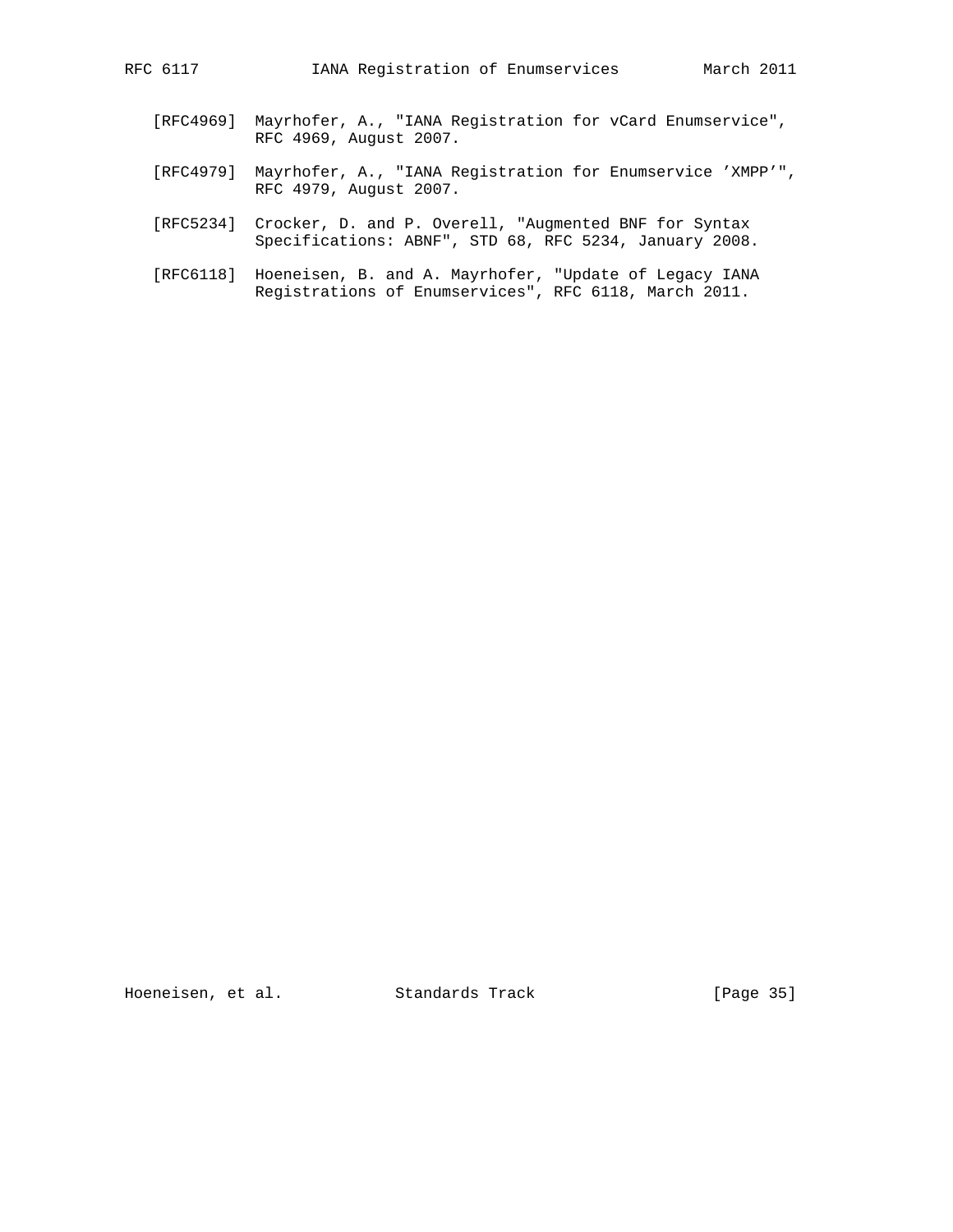# Appendix A. IANA Registration Template Examples

 This section contains non-normative examples of the XML-chunk-based IANA Registration Template:

 This is the first example: <record> <class>Protocol-Based</class> <type>email</type> <subtype>mailto</subtype> <urischeme>mailto</urischeme> <functionalspec> <paragraph> This Enumservice indicates that the resource can be addressed by the associated URI in order to send an email. </paragraph> </functionalspec> <security> See <xref type="rfc" data="rfc4355"/>, Section 6. </security> <usage>COMMON</usage> <registrationdocs> <xref type="rfc" data="rfc4355"/> </registrationdocs> <requesters> <xref type="person" data="Lawrence\_Conroy"/> </requesters> </record> <people> <person id="Lawrence\_Conroy"> <name>Lawrence Conroy</name> <org>Siemens Roke Manor Research</org> <uri>mailto:lwc@roke.co.uk</uri> <updated>2008-11-20</updated> </person> </people>

Hoeneisen, et al. Standards Track [Page 36]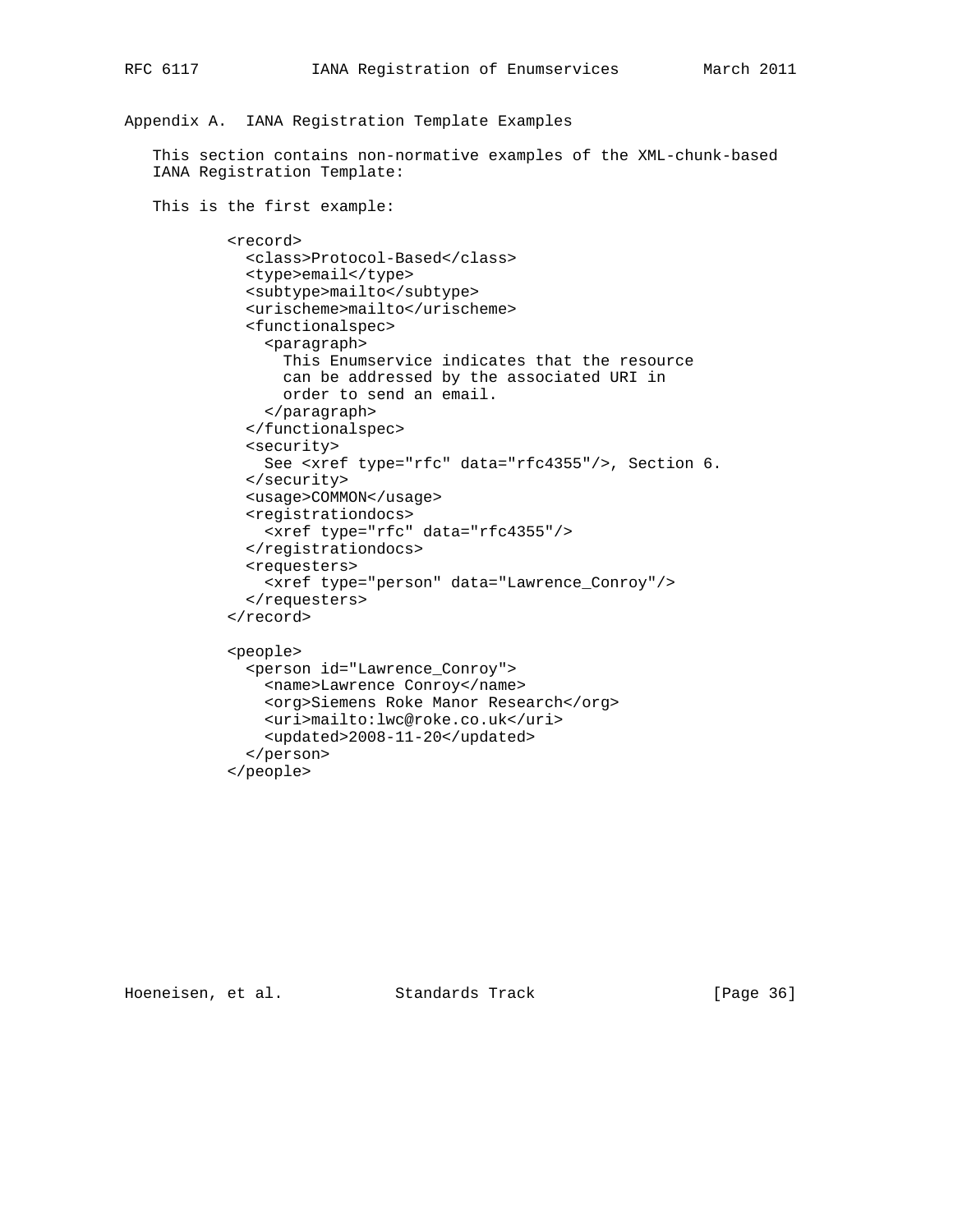```
 This is the second example.
```

```
 <record>
  <class>Protocol-Based</class>
  <type>xmpp</type>
  <urischeme>xmpp</urischeme>
  <functionalspec>
     <paragraph>
       This Enumservice indicates that the
      resource identified is an XMPP entity.
     </paragraph>
  </functionalspec>
  <security>
    See <xref type="rfc" data="rfc4979"/>, Section 6.
  </security>
  <usage>COMMON</usage>
  <registrationdocs>
    <xref type="rfc" data="rfc4979"/>
  </registrationdocs>
  <requesters>
    <xref type="person" data="Alexander_Mayrhofer"/>
   </requesters>
 </record>
 <people>
   <person id="Alexander_Mayrhofer">
    <name>Alexander Mayrhofer</name>
    <org>enum.at GmbH</org>
    <uri>mailto:alexander.mayrhofer@enum.at</uri>
     <updated>2008-10-10</updated>
   </person>
```
</people>

Hoeneisen, et al. Standards Track [Page 37]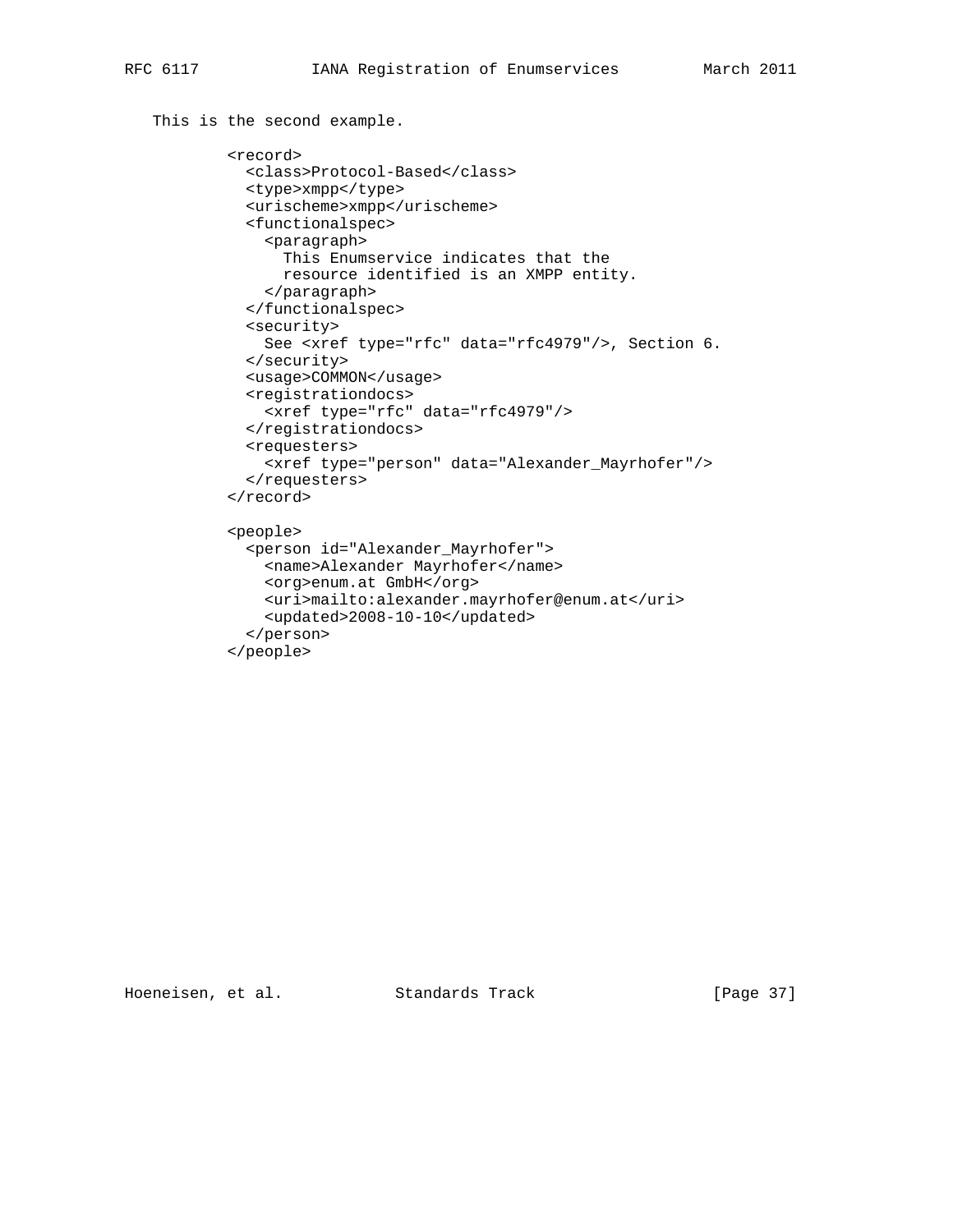```
 This is the third example:
         <record>
           <class>Application-Based</class>
           <type>voicemsg</type>
           <subtype>sip</subtype>
           <urischeme>sip</urischeme>
           <functionalspec>
             <paragraph>
               This Enumservice indicates that the resource
               identified can be addressed by the associated
               URI scheme in order to initiate a voice
               communication session to a voice messaging system.
             </paragraph>
           </functionalspec>
           <security>
             See <xref type="rfc" data="rfc4279"/>, Section 3.
           </security>
           <usage>COMMON</usage>
           <registrationdocs>
             <xref type="rfc" data="rfc4279"/>
           </registrationdocs>
           <requesters>
             <xref type="person" data="Jason_Livingood"/>
             <xref type="person" data="Donald_Troshynski"/>
           </requesters>
           <additionalinfo>
             <paragraph>
               Implementers should review a non-exclusive list of
               examples in <xref type="rfc" data="rfc4279"/>,
               Section 7.
             </paragraph>
           </additionalinfo>
         </record>
         <people>
           <person id="Jason_Livingood">
             <name>Jason Livingood</name>
             <org>Comcast Cable Communications</org>
             <uri>mailto:jason_livingood@cable.comcast.com</uri>
             <updated>2008-11-20</updated>
           </person>
```
Hoeneisen, et al. Standards Track [Page 38]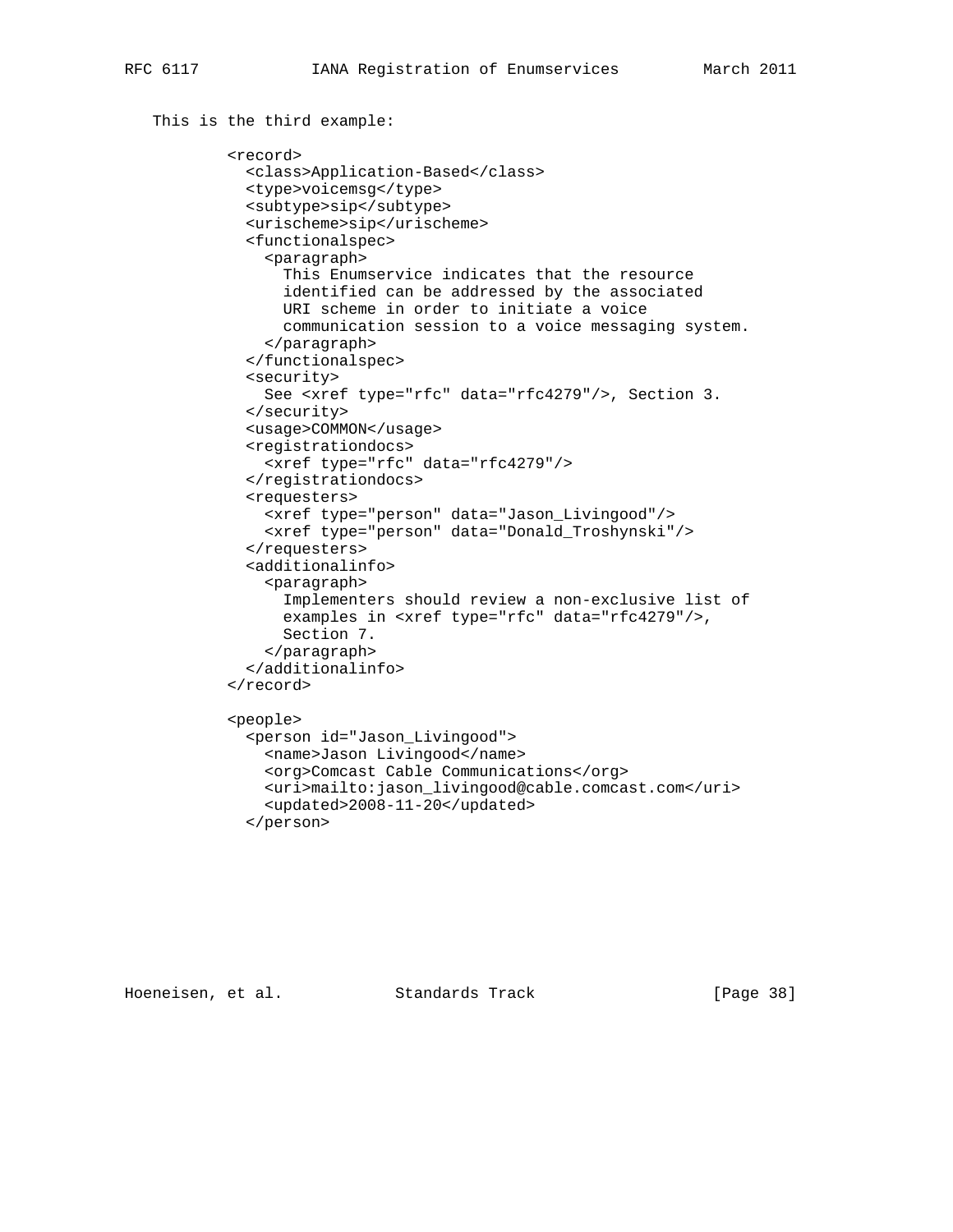```
 <person id="Donald_Troshynski">
     <name>Donald Troshynski</name>
     <org>Acme Packet</org>
     <uri>mailto:dtroshynski@acmepacket.com</uri>
     <updated>2008-11-20</updated>
   </person>
 </people>
```
 In the third IANA Registration Template example above, the "voicemsg" Enumservice is used. This Enumservice actually has several Subtypes, and one of those is shown in the example. For each Subtype, an individual Registration Template must be submitted to IANA, so that an Enumservice with several Subtypes will have several corresponding IANA Registration Templates. This is to avoid any ambiguity of the relation between <subtype> and <urischeme> elements.

Appendix B. Changes from RFC 3761

 This section lists the changes applied to the Enumservice registration process and the IANA registry definition, compared to RFC 3761.

- o While RFC 3761 required "Standards track or Experimental" RFCs for an Enumservice to be registered, this document mandates "Specification Required", which implies the use of a Designated Expert.
- o This document defines the classification of Enumservices. The IANA Registration Template has been complemented to contain a <class> element (Enumservice Class).
- o A new element <registrationdocs> (Enumservice Specification) has been added to the IANA Registration Template.
- o The former field "Any other information that the author deems interesting" of the IANA Registration Template turned into the <additionalinfo> element (Further Information).
- o The Enumservice "Name" field has been removed from the IANA Registration Template.
- o The Registration Template is now a chunk of XML data, reflecting IANA's recent work to convert registries to XML.

Hoeneisen, et al. Standards Track [Page 39]